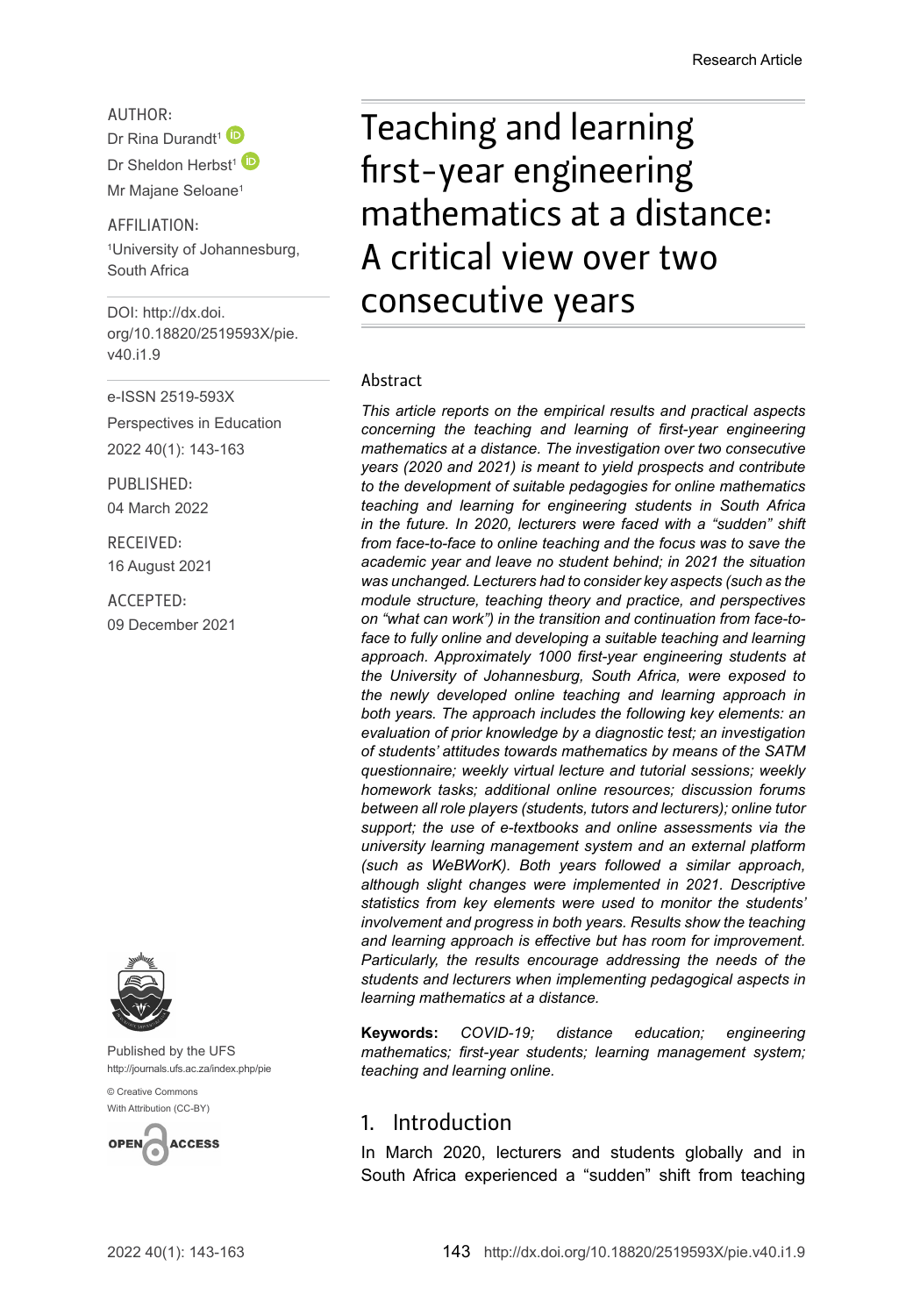and learning in a traditional (face-to-face) approach, to teaching and learning at a distance (online), as restrictions caused by the COVID-19 pandemic affected the tertiary education sector. Locally and globally, universities were expected to shift unprecedentedly in all their sectors (see Parekh, 2021). One sector is in the classroom, and particularly the teaching and learning of engineering mathematics. "Business as usual" could not be continued and the lecturers and students had to depend largely on the university's learning management system (LMS) and other educational technologies. During this time, at the University of Johannesburg (UJ), the focus was to save the academic year and leave no student behind (see QA report on the transition to remote teaching and learning, 2020; Parekh, 2021). With this focus in mind, the lecturers (including the authors in this article) responsible for a large engineering mathematics module made innovative changes despite disruptions.

In the first semester of 2021 the situation remained unchanged and teaching and learning at a distance became the "new" normal. One difference between the 2020 and 2021 academic years, particularly in the first semester for first-year students, is the initial experiences at university. In 2020, first-year students could experience the learning culture at university physically on campus, which is very different from the secondary educational environment (compare Rach & Heinze, 2017); meet lecturers and fellow students in person and experience the situational context (e.g., university systems and support structures). Whereas in 2021, all these experiences were at a distance from the beginning. Another difference is the teaching and learning approach students were exposed to in the pre-tertiary year; the 2020 first-year cohort was exposed to a traditional face-to-face teaching and learning approach while the 2021 first-year cohort was exposed to a blended learning, or an online, approach. In constructing a classroom for engineering mathematics at a distance, lecturers reflected on these differences and expected the 2021 first-year cohort to be more prepared for this "new" approach.

It is well documented that first-year students at university, locally and internationally, are often under-prepared for tertiary education, particularly in the science and engineering fields, and underperform academically. Du Plessis and Gerber (2012) conducted a study on the academic achievement of two cohorts of first-year students at a public university in South Africa and concluded that a combination of aspects is related to students' under-preparedness in the academic domain. These aspects include English reading or writing ability, mathematical ability and effective study habits. Will these aspects also be relevant in 2020 and in 2021 in a first-year engineering mathematics online classroom? Will some aspects become more prominent? Others, such as Leong *et al*. (2021) view student preparedness as an essential component of transitioning to university; they describe this idea by using a combination of aspects such as academic aptitude, prior knowledge, self-efficacy, self-confidence and a complex assortment of study and life skills. Additionally, the formal education of engineering students requires the development of mathematical competency, in particular, with a focus on higher cognitive skills such as arguing or problem solving. According to the latest TIMSS<sup>1</sup> findings (Reddy *et al.*, 2020), South African school learners at the Grade 9 level are not well prepared and lack basic knowledge of mathematics and science. It seems reasonable to expect gaps in prior knowledge in mathematics at first-year level; thus, it is necessary to determine these gaps to have a more effective approach in developing further mathematical competency and higher-order skills.

<sup>1</sup> TIMSS stands for the Trends in International Mathematics and Science Study. This is a comparative study in educational achievement in mathematics and science and involves approximately 50 countries and thousands of students in each participating country.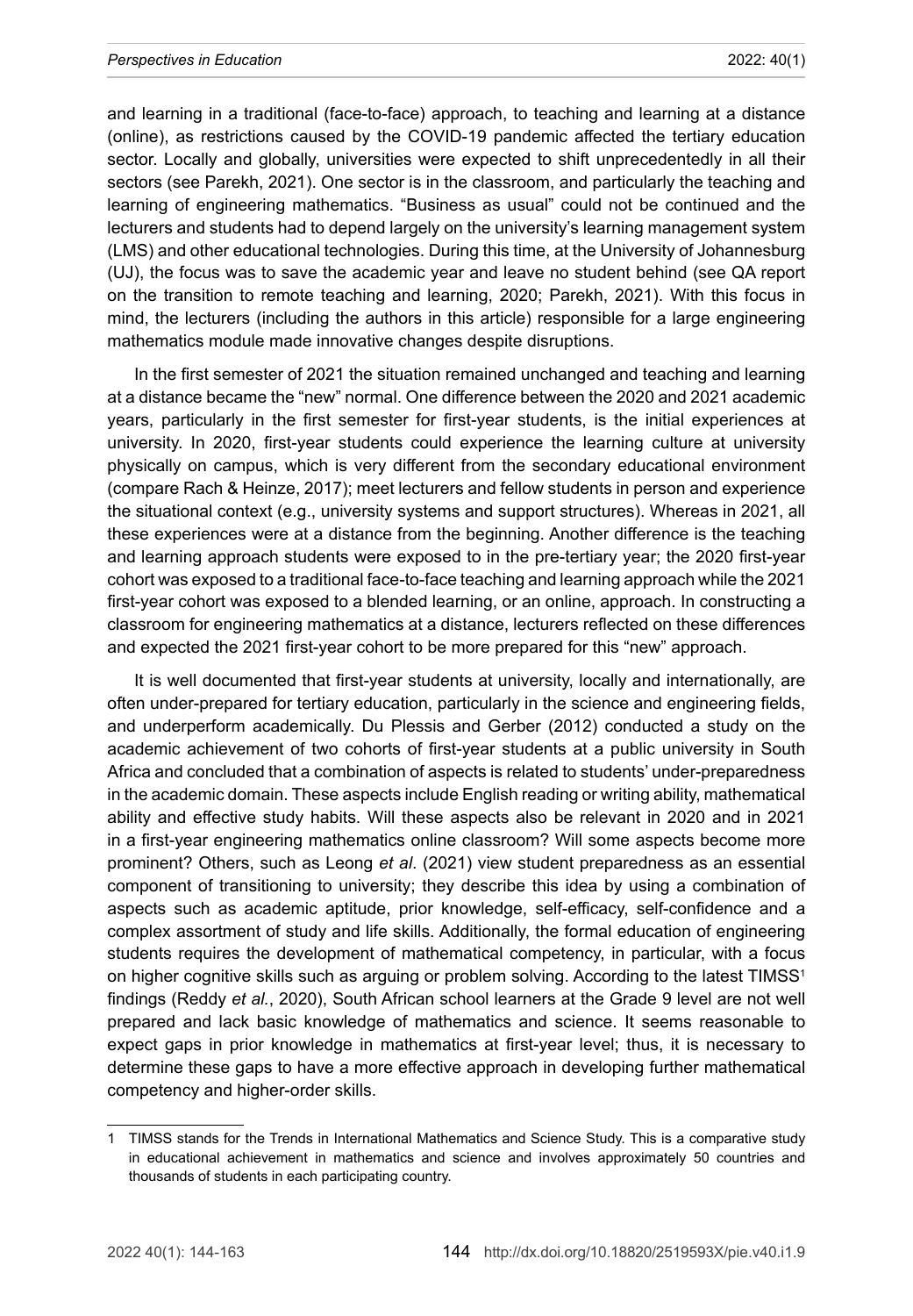The online classroom has different aspects related to the cognitive and affective domain and different role players, such as the university structure, systems and processes, the module structure, lecturers, students and tutors. In 2020 and 2021, the authors aimed to develop and implement a new pedagogy for teaching a large first-year engineering mathematics module at a distance. The initiative was guided by the following research questions:

- i. How can a first-year engineering mathematics classroom be structured for teaching at a distance?
- ii. What elements are fundamental in this "new" classroom environment?
- iii. How can students' involvement and progress be monitored?

In the present, practice-oriented article, we attempt to answer the second and third research questions (see section 4). In the methodology section (sub-section 3.2) we introduce the online classroom design and its contents (e.g., weekly virtual lecture and tutorial sessions; discussion forums between all role players [students, tutors, and lecturers] and online tutor support) to give the reader a view of the "new" teaching approach and we further discuss key elements of this approach (see sub-section 3.3). Then, we report on the empirical results from key elements (see section 4); students' engagement in online activities and the online assessments via an external platform, WeBWorK.

### 2. Conceptual framework

The authors followed a pragmatic approach (see Creswell, 2013) in developing a "new" pedagogy for teaching and learning engineering mathematics at a distance. The idea was also to align the workable pedagogy with the University of Johannesburg's primary perspective, "*learning to be*" (originally from Bruner, 1959). For example, to expose first-year engineering mathematics students to learning *about* the facts, concepts and procedures of the knowledge domain (particularly engineering mathematics), and learning *to be* the practices of the knowledge domain (in this context the new online approach and some application to the real-world context of engineers). Two underlying theoretical perspectives are relevant: (i) the teaching and learning of mathematics at tertiary level and (ii) the key characteristics of distance education.

## 2.1 Teaching and learning mathematics at tertiary level

Learning opportunities are largely dependent on what happens in the classroom and the theory describing by the *criteria for quality teaching* (compare Blum, 2015) seems important for mathematics learning in general, but also for learning in authentic situations. These criteria refer to the necessary conditions (applicable to the secondary and tertiary environment) that must be fulfilled if teaching ought to have visible effects on students' knowledge, skills and abilities. The five *criteria for quality teaching* (Blum, 2015) that directly influence our online classroom practice are: i) *Effective classroom management*, which refers to aspects largely independent of a specific subject (e.g., structuring a lesson, or using time effectively, incorporating technology); (ii) *Student orientation*, which considers the unique and specific circumstance of students (e.g., level of prior knowledge, or strategic support to a student or a group); (iii) *Cognitive activation of students*, which refers to the mental stimulation of students (e.g., the types of questions asked, or the balance between adaptive teacher interventions and students working on their own); (iv) *Meta-cognitive activation of students*, which refers to advancing learning and working strategies (e.g., by the use of strategic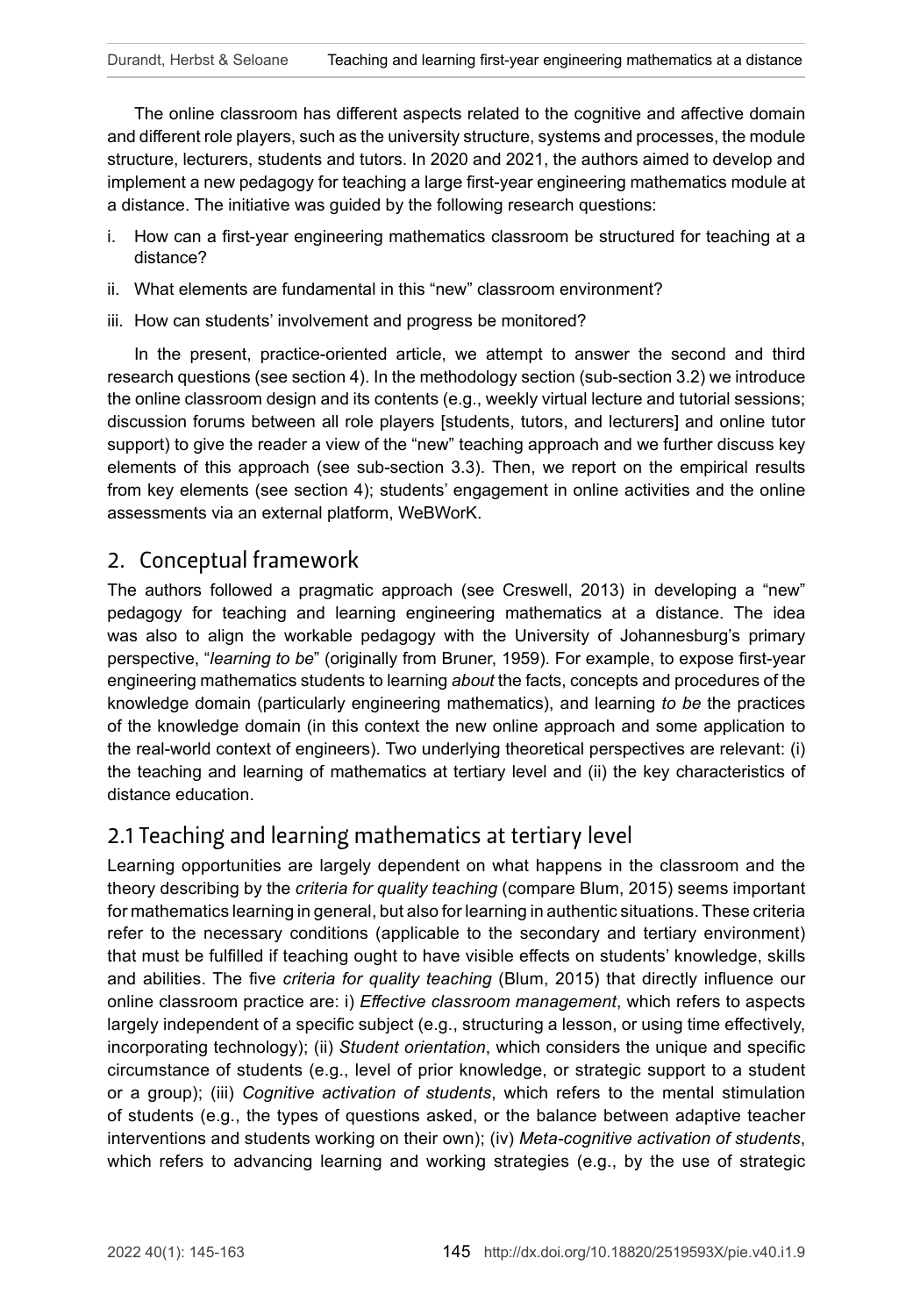#### *Perspectives in Education* 2022: 40(1)

aids or steps or technology sources) and (v) *Demanding orchestration of topics*, which refers to often creating opportunities for students to develop practice, and apply the desired competencies as well as linking between mathematical topics and a variety of subject areas, and the real world (e.g., by solving real-life open-ended tasks). The authors of this article considered the criteria for quality teaching in designing an online classroom for learning engineering mathematics at a distance.

Learning mathematics includes not only cognitive aims but also non-cognitive aims and these relate to the *affective domain* that influences students and teachers. The theory of the affective domain (Chamberlin, 2019) plays a role in the development of critical and creative minds and more so in dealing with authentic activities or unfamiliar situations (see, for example, Jacobs & Durandt, 2016). Moreover, attitudinal aspects seem important for students in the transition between school and university (Leong *et al.*, 2021). The attitudinal domain is multidimensional and relates to beliefs, attitudes and emotions. Attitudes are generally regarded as less cognitive than beliefs, but more cognitive than emotions, and may involve positive or negative feelings. Attitudes are more generally manners of acting, feeling or thinking. For an overview of the literature, see Hannula (2002). The individual dimensions of this domain that particularly influenced our teaching pedagogy were the students' view on: (i) the estimated difficulty of mathematical activities, (ii) the subjective value (including usefulness and relevance in personal/professional life), (iii) the level of personal interest in studying mathematics, (iv) the effort (related to motivation) that s/he is willing to invest in learning mathematics and (v) his/her level of cognitive competence of intellectual skills and abilities.

### 2.2 Characteristics of distance education

Engelbrecht, Llinares and Borba (2020) reflect on different perspectives, developed in the last decade, in the domains of (i) principles of design of new settings; (ii) social interactions and construction of knowledge and (iii) tools and resources. Their work provided evidence of the advances in theoretical frameworks and support in the generation of new meanings for old constructs such as "tool", "resources" or "learning setting", which were used by the lecturers in this study as a guideline for making changes to the new online classroom. The work from Engelbrecht *et al.* (2020) regarding the transformation of the mathematics classroom with the growing use of the internet in educational contexts, and the work from Quinn and Aaräo (2020) focusing on blended learning environments in first-year engineering mathematics, largely informed the design of the "new" teaching and learning approach reported on in this article. This "new" approach was also informed by the initiatives from the Centre for Academic Technologies at the University of Johannesburg. For the last few years, academics were prepared for a modern context in teaching, learning and assessment; COVID-19 pushed all role players towards implementation. This modern context, which the internet has mostly transformed, includes aspects of socio-economic adaptability, familiarity with social media, happenings in the Twittersphere, availability of Massive Open Online Courses (MOOCs), the use of learning management systems (e.g., Blackboard), instant knowledge application and gratification from Google and YouTube, immediate feedback from computer processes to the user and more (see Louw, 2021). For many students the shift to online teaching and learning could have been easy, provided they had the technology and infrastructure available; however, for lecturers, this might have been very challenging.

In building a learning environment for distance education three main strands should be addressed (see Borba *et al.*, 2016; Engelbrecht *et al.*, 2020: 827):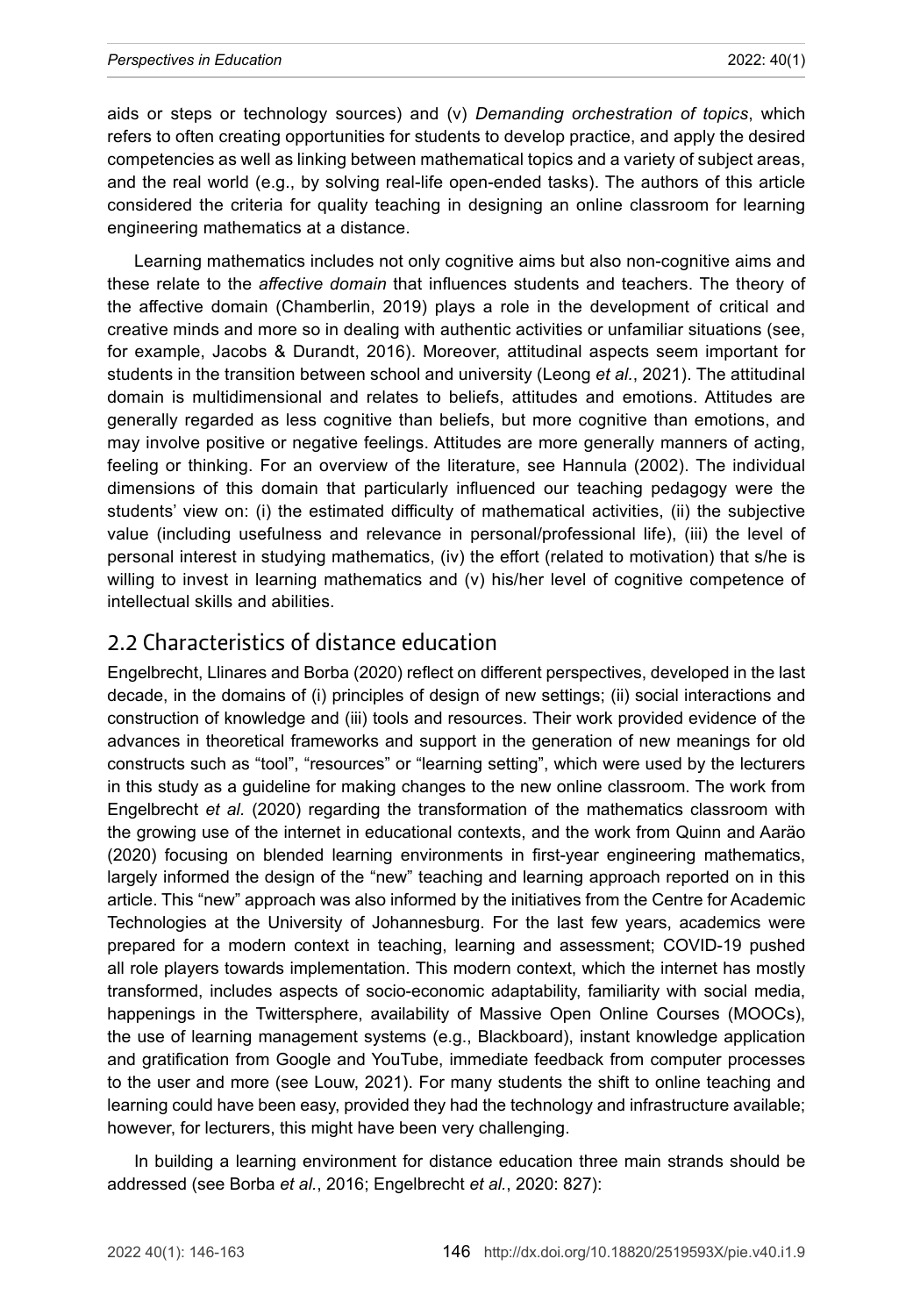- i. *Principles of design:* How mathematics educators enact the principles of design in MOOCs and blended approaches to designing professional development opportunities and mathematics teaching contexts. A variety of conceptual frameworks can influence the design and implementation of MOOCs (e.g., Hollebrands & Lee, 2020; Taranto & Arzarello, 2020). In this intervention the authors were influenced by the criteria for quality teaching (see sub-section 2.1).
- ii. *Social interaction and construction of knowledge:* How technologies in online contexts support social interaction among participants as a medium to support mathematical knowledge construction and teaching competencies. Vygotsky developed the idea of the social constructivist learning theory and is widely supported in the literature (e.g., Schmidt, 2013). In this intervention social interaction was purposefully addressed (see sub-section 3.3) although the overarching view from the researchers in this intervention was pragmatic.
- iii. *Tools and resources:* Different meanings associated with the idea of online resources and how their use is conceptualised in different mathematics teaching contexts, given the emergence of new online mathematics resources and ways of teaching (e.g., Oechsler & Borba, 2020). In this intervention, the lecturers used tools available on the UJ LMS (Blackboard) and other platforms (see sub-section 3.3).

The initial idea with the introduction of blended learning environments was to enrich and improve efficiency in traditional face-to-face teaching by making minor changes to pedagogy. This was usually done by adding resources and supplementary materials (compare Graham, 2006). Also, the change between environments is challenging, specifically if the intention is to create a rich and effective domain. COVID-19 forced lecturers at universities to make a sudden change from a traditional environment to a fully online environment; this was specifically challenging for lecturers of large class groups (see the QA report on the transition to remote teaching and learning, 2020). Quinn and Aaräo (2020) emphasise the teaching and learning approach for first-year engineering mathematics students should encourage self-regulation of learning. The latter idea includes an investigation of the characteristics of the student, his/her perceptions of the learning context and approaches to learning. Quinn and Aaräo (2020) experimented with online quizzes on two different first-year engineering mathematics classes in an Australian context. They investigated changing attitudes of students, refreshing assumed knowledge and teaching foundational concepts, archiving online lecture options in addition to face-to-face lectures, adopting board tutorials supported by a problem-solving approach for more complex engineering modelling problems and scaffolding with online interactive problems. Furthermore, shared websites for online and face-to-face cohorts allowed the amount of blending to be determined by the individual student. The study by Quinn and Aaräo (2020) was conducted before the COVID-19 pandemic and the focus at the time was to provide more flexible study options and more active learning opportunities.

### 3. Study context and design

The authors followed a pragmatic approach (Creswell, 2013), namely considering the criteria for quality teaching and characteristics of distance education, to establish "what works" in developing and implementing a new pedagogy for teaching a large first-year engineering mathematics module at a distance. The pragmatic approach aligns with the quantitative nature of the data that were collected from key elements in the learning approach, in 2020 and 2021, from the LMS and WeBWorK platforms. A limitation of the study is the differences in the sample size from the different platforms. We address this aspect later (see section 4) and, as a result, direct comparisons through standardised statistical tests were not possible.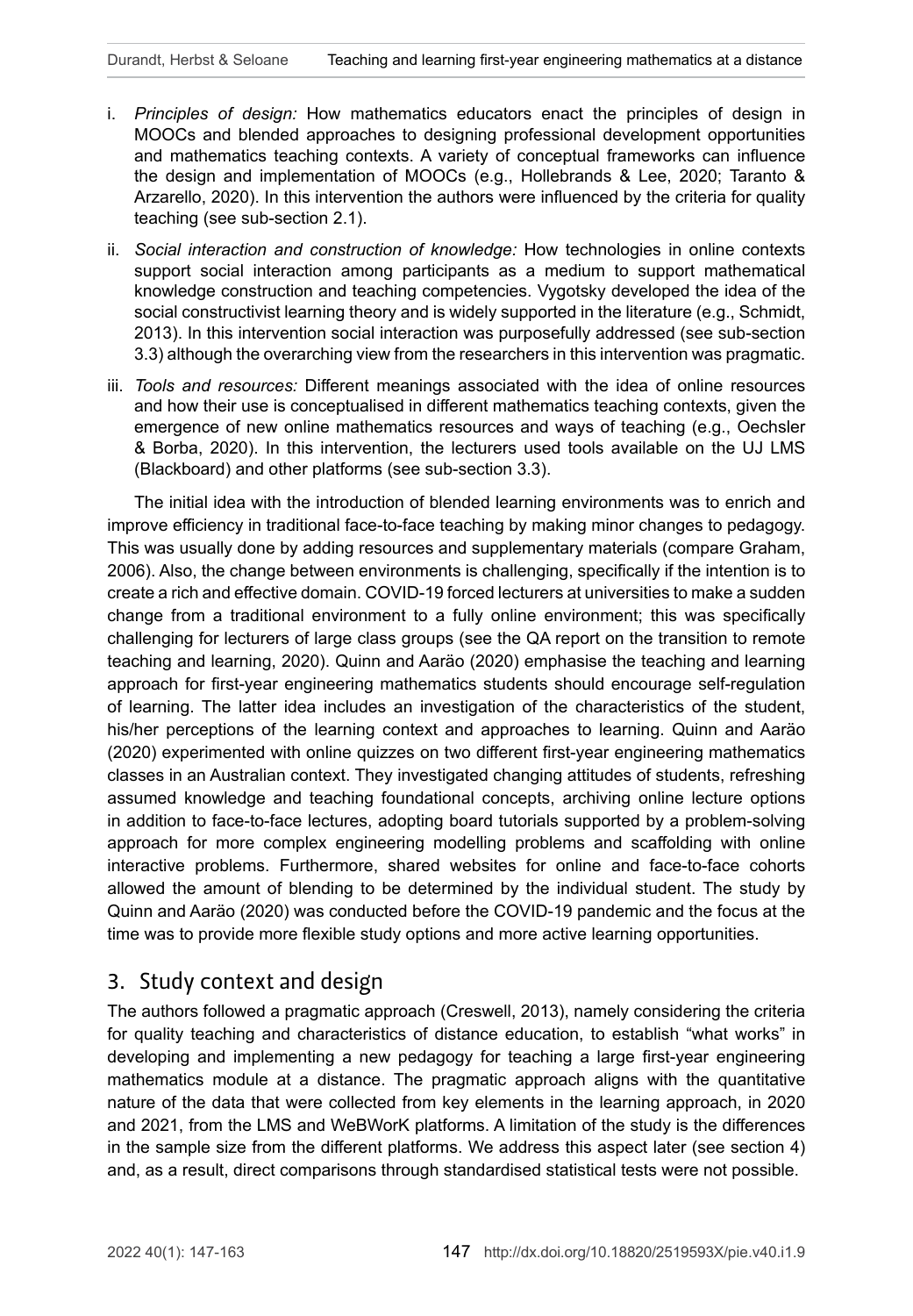# 3.1 Characteristics of participants and module structure

The teaching and learning approach was developed for two cohorts of first-year engineering mathematics students from a large public university in South Africa. In both years, 2020 and 2021, the representatives were enrolled for the same engineering mathematics module that is offered by the Faculty of Science. Approximately 1000 students (998 students in 2020 and 988 students in 2021) per year are enrolled in the module. In both years, the students speak mostly African languages (e.g., isiZulu or Northern Sotho) as their home language, and the language of instruction in the engineering mathematics module is English.

The group is divided into five sub-groups according to qualification: (i) Mechanical and Industrial Engineering, (ii) Construction and Civil Engineering, (iii) Extraction and Physical Metallurgy and Chemical Engineering, (iv) Electrical Engineering and (v) Mining Engineering and Mineral Surveying; consequently, the student numbers per sub-group are not equal. In this article the data are not presented per sub-group. In a traditional face-to-face environment, each sub-group had a lecturer (following his/her own teaching approach) and two tutors (managed by the sub-group lecturer); however, with the change to online teaching the entire cohort shared one electronic learning environment, with all lecturers (5) and tutors (10) sharing the same classroom. All lecturers, in both years, in the first-year engineering mathematics module are qualified and experienced in teaching at tertiary level. All tutors are selected through a departmental system and are competent in the module content. Traditionally lecturers have large autonomy in most teaching activities, including learning material, in-class arrangements and continuous assessments. Formal assessments and the examination are aligned between all sub-groups and follow standard departmental moderation procedures. Traditionally all assessments are completed pen-on-paper and sit down, and online/electronic assessments have not been used in this module prior to 2020. The lecturers have very little experience in online assessments. Before COVID-19, the module had one electronic learning environment via Blackboard, but this space was only used in a limited way by some lecturers and mainly for communication purposes. Although the university has a strong and reliable electronic learning environment and the idea of a blended learning approach was encouraged during the last few years, lecturers used this approach by choice, infrequently and in different ways.

Each of the sub-groups has a unique timetable according to the university's structure, which only overlaps sometimes during an academic week. Each sub-group has six periods per week (either four periods for lectures and two periods for tutorials, or five periods for lectures and one tutorial period, all depending on the lecturer's individual approach and preference). In both years the modules had one coordinator, who is also a lecturer and the first author of this article.

The content of the module includes precalculus and calculus components and is structured over 13 academic weeks. The precalculus components include *functions*, *conic sections*, *complex numbers*, *The Binomial Theorem* and *Cramer's Rule*. The calculus components include *limits*, *differentiation rules*, *basic integration* and some *applications* related to differentiation (such as curve sketching) and integration (such as area problems). Due to low pass rates in previous years and the prerequisite role of this first-year engineering mathematics module for other engineering modules, it was highlighted as "high-risk". The Academic Development Centre of the university supported the lecturers and students regularly and monitored the students' progress. With the sudden change to online teaching, not all lecturers or students had reliable devices and infrastructure (e.g., connectivity and data) to work from home and to work during convenient times of the day (see Section 4 for some empirical data).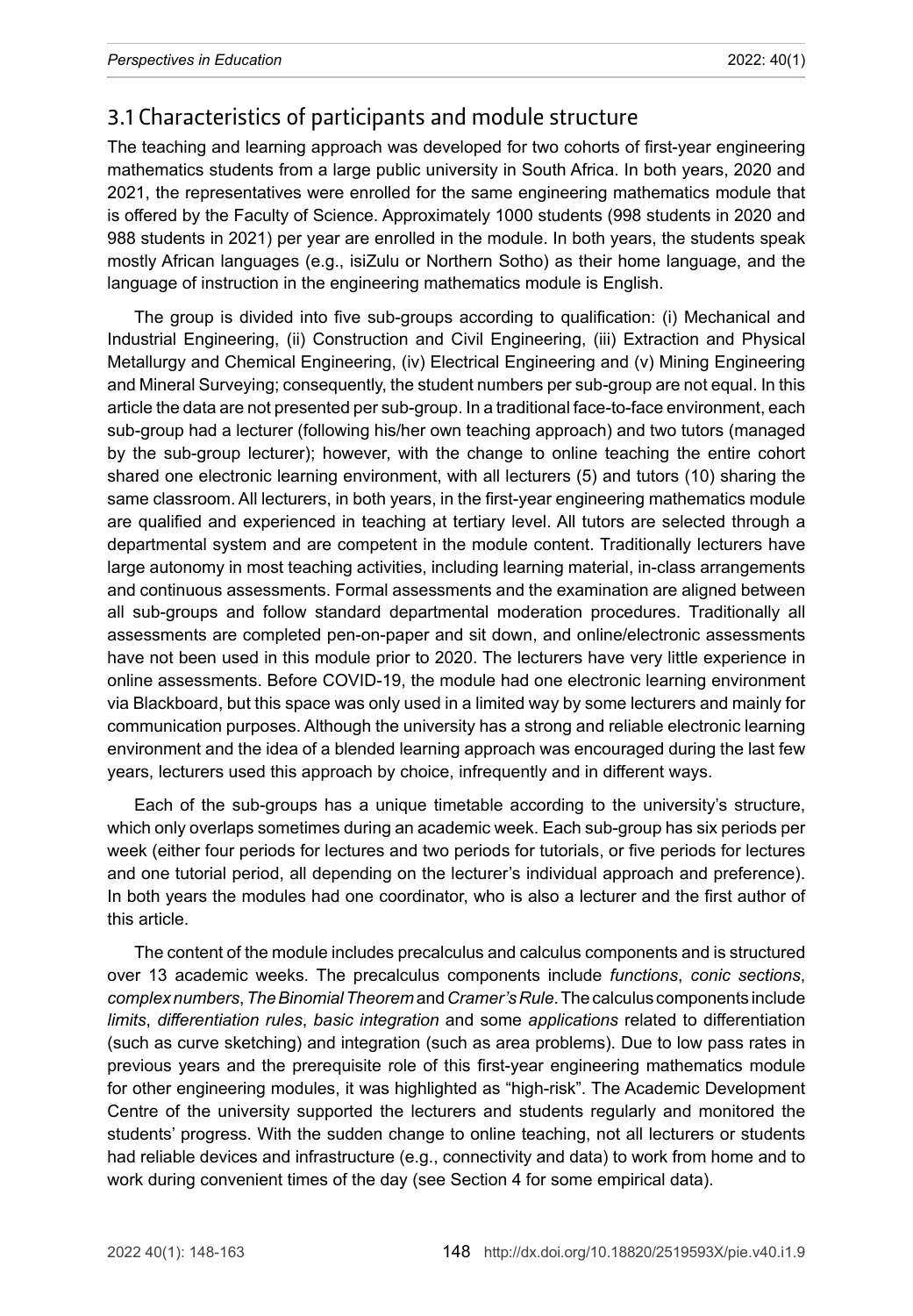# 3.2 Design of the "new" teaching and learning strategy

The "new" teaching and learning approach was designed for and implemented on the university's LMS (Blackboard) in the first semesters of 2020 and 2021. Although all lecturers provided input, the module coordinator was responsible for designing the new online classroom. The first idea was to change the traditional face-to-face approach, presented as five sub-groups in an individual approach with an inconsistent "look & feel", to a fully online approach presented as "one" with a combined approach and a consistent "look & feel". Table 1 shows the different elements included in the teaching and learning approach, as well as a short description of how these elements were implemented and used in both years.

| <b>Elements</b>                  | Instruments and/or tools                                                                                               | 2020/2021 Implementation                                                                                                                                                                                     |  |  |  |
|----------------------------------|------------------------------------------------------------------------------------------------------------------------|--------------------------------------------------------------------------------------------------------------------------------------------------------------------------------------------------------------|--|--|--|
| Prior knowledge                  | Diagnostic test                                                                                                        | Week 1 (2020 sit down, 2021 online)                                                                                                                                                                          |  |  |  |
| Attitudes towards<br>mathematics | <b>SATM</b>                                                                                                            | Week 1 (online in 2020 & 2021; in 2020 only<br>some sub-groups participated and in 2021 all<br>sub-groups participated)                                                                                      |  |  |  |
| Communication                    | Announcements                                                                                                          | Weekly (in both years; the layout of the<br>information was improved in 2021)                                                                                                                                |  |  |  |
| Administrative<br>Information    | Module schedule, learning<br>quide, policy documents,<br>lecturer/tutor information                                    | Available from week 1 (in both years; in 2021<br>more information was added)                                                                                                                                 |  |  |  |
| Tutor support                    | Discussion forum                                                                                                       | Weekly and aligned with content (in both<br>years; in 2021 the support was more<br>structured with a lecturer monitoring the<br>forum regularly and tutors working according<br>to a predetermined schedule) |  |  |  |
| Content                          | Step-by-step instructions,<br>lecture slides, homework,<br>virtual lectures/tutorials, online<br>resources, e-textbook | Arranged by week (in both years; in 2021<br>the structure was improved, and archived<br>options were available from the beginning)                                                                           |  |  |  |
| Assessments                      | Written tasks (submitted via<br>Blackboard) and electronic<br>tasks (submitted via WeBWorK)                            | Continuous assessment (in 2020 only<br>halfway through the semester, in 2021 from<br>the beginning); several opportunities (almost<br>weekly in both years; in 2021 the structure<br>was improved)           |  |  |  |

In 2020, students were exposed to the new online approach from weeks seven to 13 (since the COVID-19 restrictions changed the tertiary education sector) and the 2021 cohort were exposed to the new approach from the first academic week up to the end of the first semester. One of the ideas was to use a diagnostic test, which was already developed before COVID-19, to determine students' prior knowledge in certain content areas.

## 3.3 Some key elements of the 'new' teaching and learning approach

### a) *Diagnostic test*

The *test* was designed by Durandt and Blum in 2019 based on guidelines from Stewart (2016) and included the content areas *algebra*, *analytical geometry*, *functions, trigonometry,*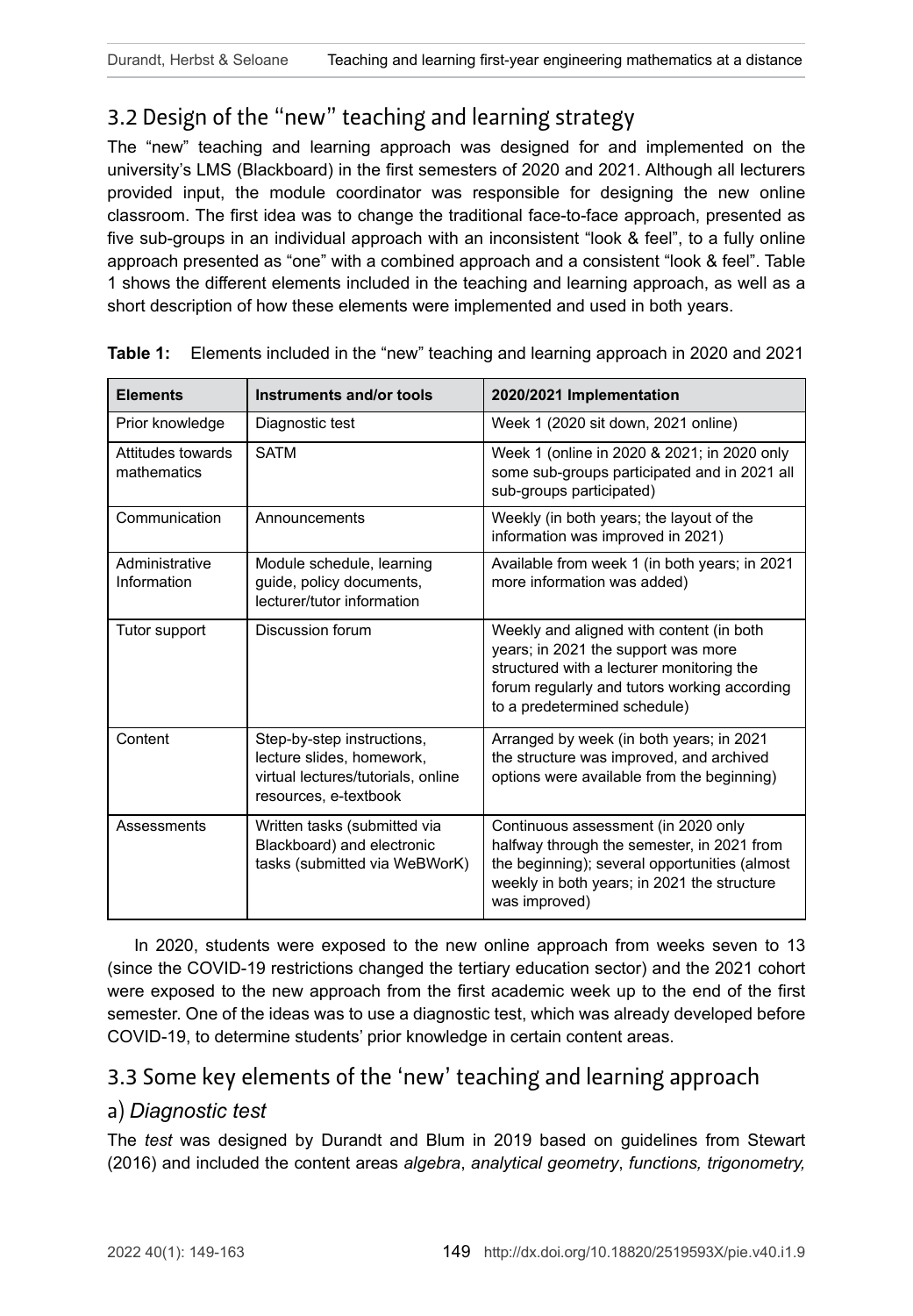*elementary calculus,* and *modelling*. The test consisted of 25 tasks (with 32 items altogether, and a maximum of 38 marks) of which the format and level of difficulty ought to be mostly familiar to high school students in South Africa. The only unfamiliar task was the second of two modelling (real-life) tasks in the final section of the test. The idea behind the modelling we measuring (i.e., mb) date in the line, seeds of the test. The last semilar the measuring question was to expose first-year engineering students to a real-life problem-solving task. Table 2 provides an overview of the key aspects of the test.  $\frac{1}{2}$  TCal-IIIC proble ℎ() = �� − 1.

� − 3� − 4 + 12.

| Knowledge component        | Number of items/marks | <b>Example items</b>                                                                                                                    |  |  |
|----------------------------|-----------------------|-----------------------------------------------------------------------------------------------------------------------------------------|--|--|
| Algebra                    | 9/12                  | Factor the expression $x^3 - 3x^2 - 4x + 12$ .                                                                                          |  |  |
| 6/7<br>Analytical geometry |                       | Find an equation for the line that passes<br>through the point $(2, -5)$ and is parallel to the<br>line $2x - 4y = 3$ .                 |  |  |
| <b>Functions</b>           | 8/8                   | Find the domain of the function $h$ with<br>$h(x) = \sqrt{x^2 - 1}.$                                                                    |  |  |
| Trigonometry               | 3/3                   | Find all value(s) of x such that $sin2x = sinx$<br>and $0 < x < 360^\circ$ .                                                            |  |  |
| Calculus                   | 2/2                   | Calculate $\lim_{x\to -1} \frac{x^2+4x+13}{x+3}$ .                                                                                      |  |  |
| Modelling                  | 4/6                   | Calculate how much air, approximately, is in<br>the hot-air balloon on the photo (the photo<br>shows a balloon and a man on top of it). |  |  |

**Table 2:** Features of the diagnostic test with example items used in 2020 and 2021

In both years the test was administered in the first week of the academic semester. In 2020, it was administered during an official 45-minute lecture period (sit down, pen-on-paper environment) and participants were not informed of the test ahead of time. In 2021, it was administered on the online platform (via Blackboard) and participants knew about the test **heforehand.** In both years scientific calculators were only allowed in the final test section beforehand. In both years scientific calculators were only allowed in the final test section (on modelling), although this restriction could not be controlled in 2021. Additionally, in 2021, students had more time to plan for technical difficulties. They were expected to download the test paper, complete the test by writing their solutions on paper, scan and save their work, and finally upload the document onto the Blackboard environment. Numerous problems were reported relating to where to find or submit the paper on the online platform; scanning and saving their work as a PDF file; how to upload documents; uploading a wrong file; computer illiteracy; how to work from a phone; a slow PC; load shedding; network problems and more. To accommodate the numerous problems reported, the test was extended for a further 24-hour period to allow students to master the online environment. Furthermore, they had three attempts and only the last attempt was marked. The differences in the implementation conditions are a limitation and the recorded data cannot be compared.  $\overline{a}$ alculators we

# b) Survey of Attitudes Towards Mathematics (SATM)

In 2020 and 2021 we measured the participants' *attitudes* towards mathematics at the beginning of the semester using an internationally well-established instrument, the Survey of Attitudes Towards Statistics (SATS-36, Schau *et al.,* 1995; Schau, 2003), adapted for mathematics. Analogous to the original instrument, six dimensions are differentiated: Affect (6 items, e.g., "I am scared of mathematics"), Cognitive competence (6 items, e.g., "I can learn mathematics"), Value (9 items, e.g., "Mathematics should be a required part of my professional training"), Difficulty (7 items, e.g., "Mathematics is highly technical"), Interest (4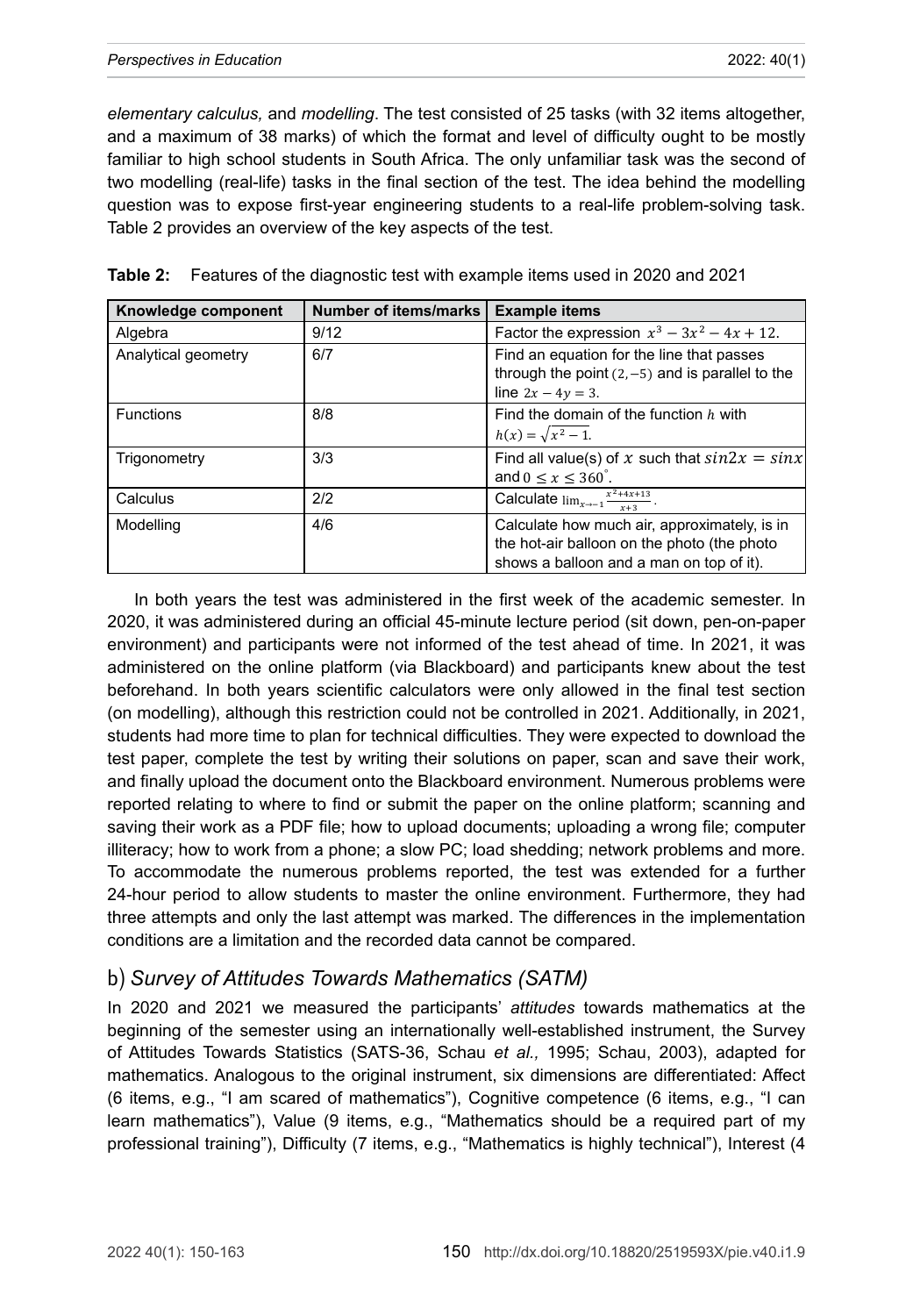items, e.g., "I am interested in using mathematics"), and Effort (4 items, e.g., "I plan to, or I did, attend every mathematics class session"). The instrument was administered on the online platform (via Blackboard).

### c) *Electronic assessments (via WeBWorK)*

Developed at the University of Rochester, WeBWorK is an online-based system for the delivery of homework. It introduces an element of blended learning by providing students with a first-hand look at how computer programs read typed commands. While this is not the focus of the program it teaches the importance of syntax. As a teaching tool, WeBWorK offers an extensive library of questions organised per topic, automated manipulation of task settings (e.g., number of attempts, duration of task availability) and most importantly and conveniently, automated marking. The last point has played a crucial role given the large number of students in the first-year engineering mathematics module. Not only could markers save time, but students received immediate feedback and could learn from their mistakes. The study of Hauk and Segalla (2005) revealed that the use of WeBWorK was at least as useful as pen and paper. However, in the context of South Africa, the issue of internet access and other technical difficulties remain a greatly debated topic (see Mathipa & Mukhari, 2014). See Figure 1 for an example task from a calculus section showing the question, student answer and correct answer.



**Figure 1.** Example item from a WeBWork task in 2021 showing the question, student answer, correct answer and syntax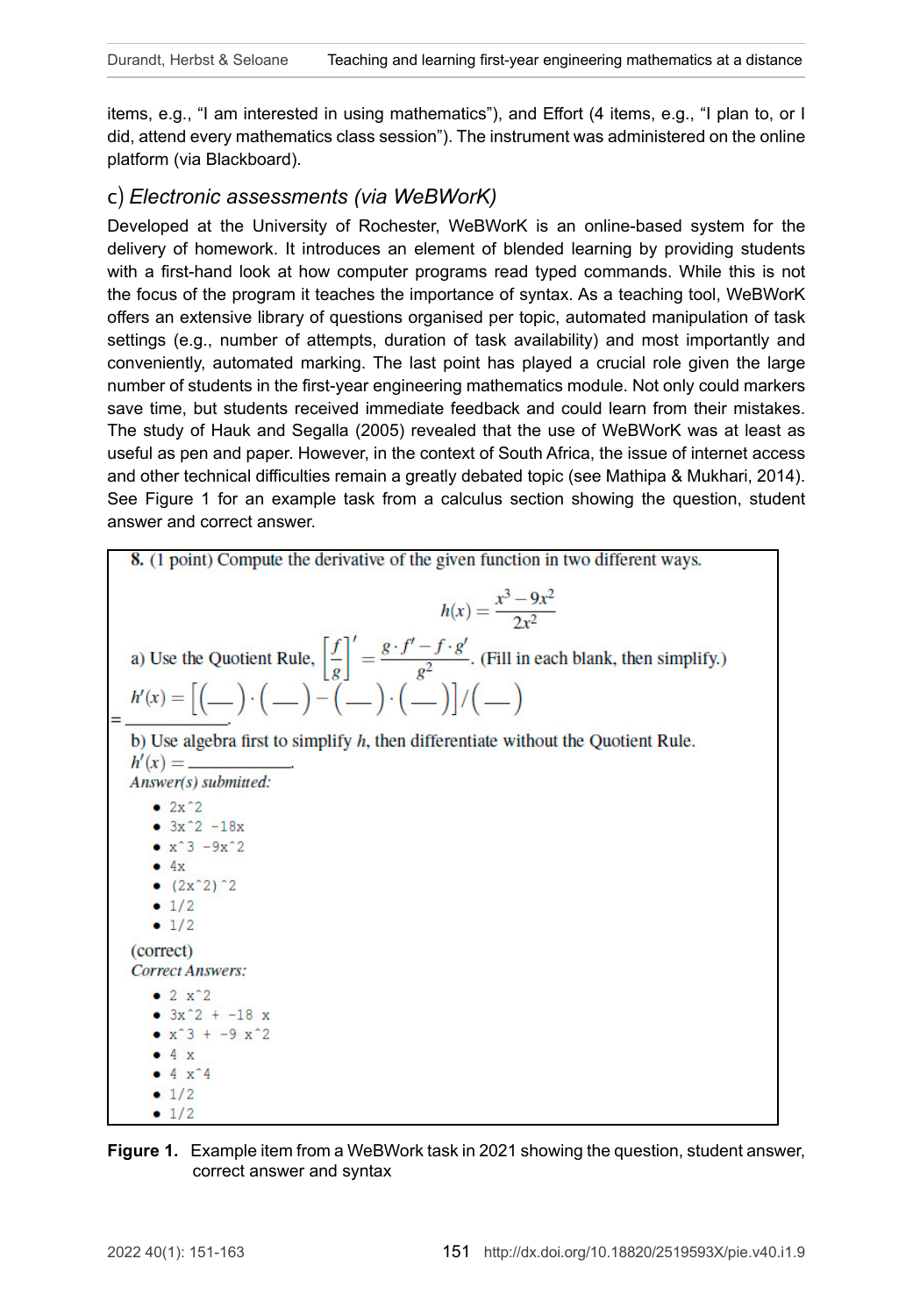# 3.4 Ethical considerations

Standard ethical practices were implemented according to Creswell (2013) and the procedures at the university. The initiative reported on in this article forms part of a larger study that seeks the ongoing development of first-year mathematics students' mathematical and modelling competencies. Participation in the diagnostic test and SATM instrument was voluntary, and participants were informed of their respective purposes. The authors of this article were also lecturers in the first-year engineering mathematics modules in 2020 and 2021. This is a limitation and was purposefully addressed by balancing the roles. Due to technical reasons data collected from some teaching elements could not be reported on, nor compared, which is another limitation of this study.

## 4. Discussion and results

Most of the empirical data reported in this section of this article were collected from the 2021 cohort. Some data from the 2020 cohort have already been published (see Durandt, Blum & Lindl, 2021a). This section of the paper provides an answer for the second and third research questions. All data processing and analyses were conducted using the statistical software R (R Core Team, 2020), Excel or the statistical analysis tool in Blackboard.

### 4.1 Engineering students' prior knowledge and attitudes towards mathematics

Some elements fundamental in the "new" online classroom is to determine students' priorknowledge and attitudes towards mathematics. The results from the diagnostic test in 2020 are reported elsewhere (see Durandt *et al.,* 2021a), but it is worth mentioning here that, on average, the participants achieved only about one-third of all possible marks in the overall test. Previously, researchers reported one reason for this result could have been a too strict time frame. The 2021 results show that students performed better, on average, achieving almost half of all possible marks (including all test items). A direct comparison between results over the two years is not possible due to the different implementation conditions (see sub-section 3.3). Table 3 below shows the descriptive statistics and the mark distribution per interval from the 2021 cohort. It is interesting to note the large number of students (approximately 65%) in the intervals less than 50% and the small number of students (approximately 2%) in the intervals above 70%. One reason might be that students did not take the diagnostic test seriously.

| <b>Descriptive statistics</b> |       | Mark distribution (Interval/number) |     |  |
|-------------------------------|-------|-------------------------------------|-----|--|
| Count (N)                     | 738   | $90 - 100$                          |     |  |
| Minimum Value                 | 0.00  | $80 - 89$                           |     |  |
| Maximum Value                 | 31.00 | $70 - 79$                           | 14  |  |
| Range                         | 31.00 | 60-69                               | 68  |  |
| Average                       | 16.03 | $50 - 59$                           | 169 |  |
| Median                        | 16.00 | $40 - 49$                           | 155 |  |
| <b>Standard Deviation</b>     | 5.48  | $30 - 39$                           | 189 |  |
| Variance                      | 29.89 | $20 - 29$                           | 98  |  |
|                               |       | $10 - 19$                           | 28  |  |
|                               |       | $1 - 9$                             | 16  |  |

**Table 3:** The descriptive statistics and mark distribution of the 2021 cohort in the diagnostic test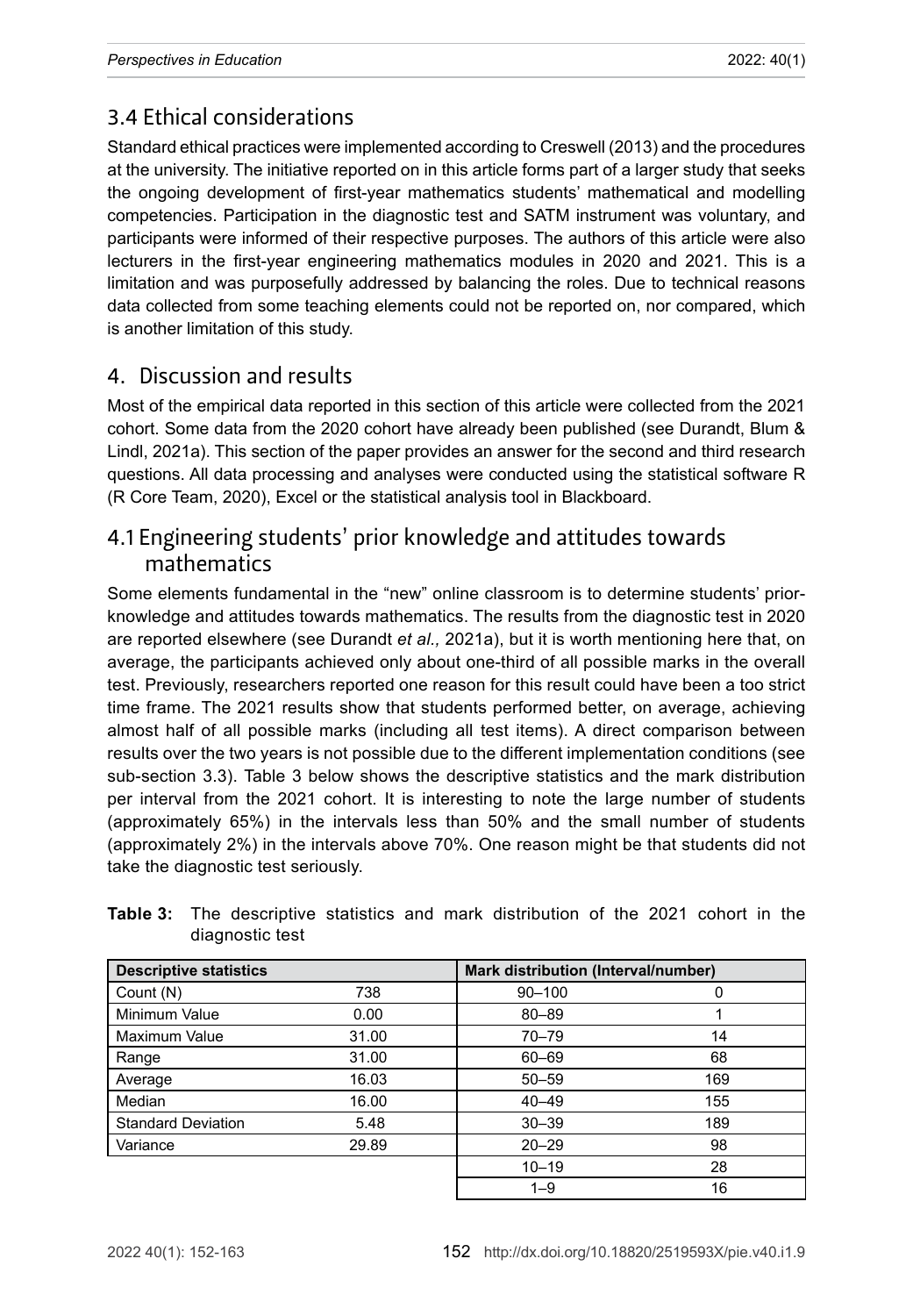Table 4 shows the descriptive statistics of the SATM collected from the 2021 cohort. A 7-point rating scale was used  $(1 =$  strongly disagree, ...,  $7 =$  strongly agree). Variations of this survey (SATS and SATMM) have been used in the South African context (compare Durandt, Blum & Lindl, 2021b; van Appel & Durandt, 2018). As can be seen in Figure 2 below, positive attitudes exist for first-year students in 2021 in terms of affect, cognitive competence and value, while strong positive attitudes exist in interest and effort. More negative attitudes are shown for difficulty. It is interesting to note the number of outliers shown in all six dimensions.

|      | N   | mean | Sd   | median | <b>Trimmed</b> | min  | max | range | skew    | kurtosis |
|------|-----|------|------|--------|----------------|------|-----|-------|---------|----------|
| aff  | 525 | 5.65 | 1.09 | 5.83   | 5.75           | 1.5  |     | 5.5   | $-0.81$ | 0.28     |
| cog  | 522 | 5.72 | 0.89 | 5.83   | 5.78           | 2.83 | 7   | 4.17  | $-0.6$  | $-0.21$  |
| val  | 523 | 5.97 | 0.74 | 6.11   | 6.04           | 2.89 | 7   | 4.11  | $-0.89$ | 0.85     |
| diff | 523 | 3.19 | 0.74 | 3.14   | 3.18           | 1.29 | 6   | 4.71  | 0.21    | 0.19     |
| int  | 525 | 6.55 | 0.74 | 7      | 6.7            | 1.5  | 7   | 5.5   | $-2.56$ | 9.4      |
| eff  | 526 | 6.51 | 0.75 | 7      | 6.66           | 2.5  | 7   | 4.5   | $-1.85$ | 3.56     |

**Table 4:** The descriptive statistics of the Survey of Attitudes Towards Mathematics (SATM) results from the 2021 cohort



**Figure 2:** Attitudes towards mathematical modelling with six dimensions (7-point rating scale: 1 = strongly disagree, …, 7 = strongly agree)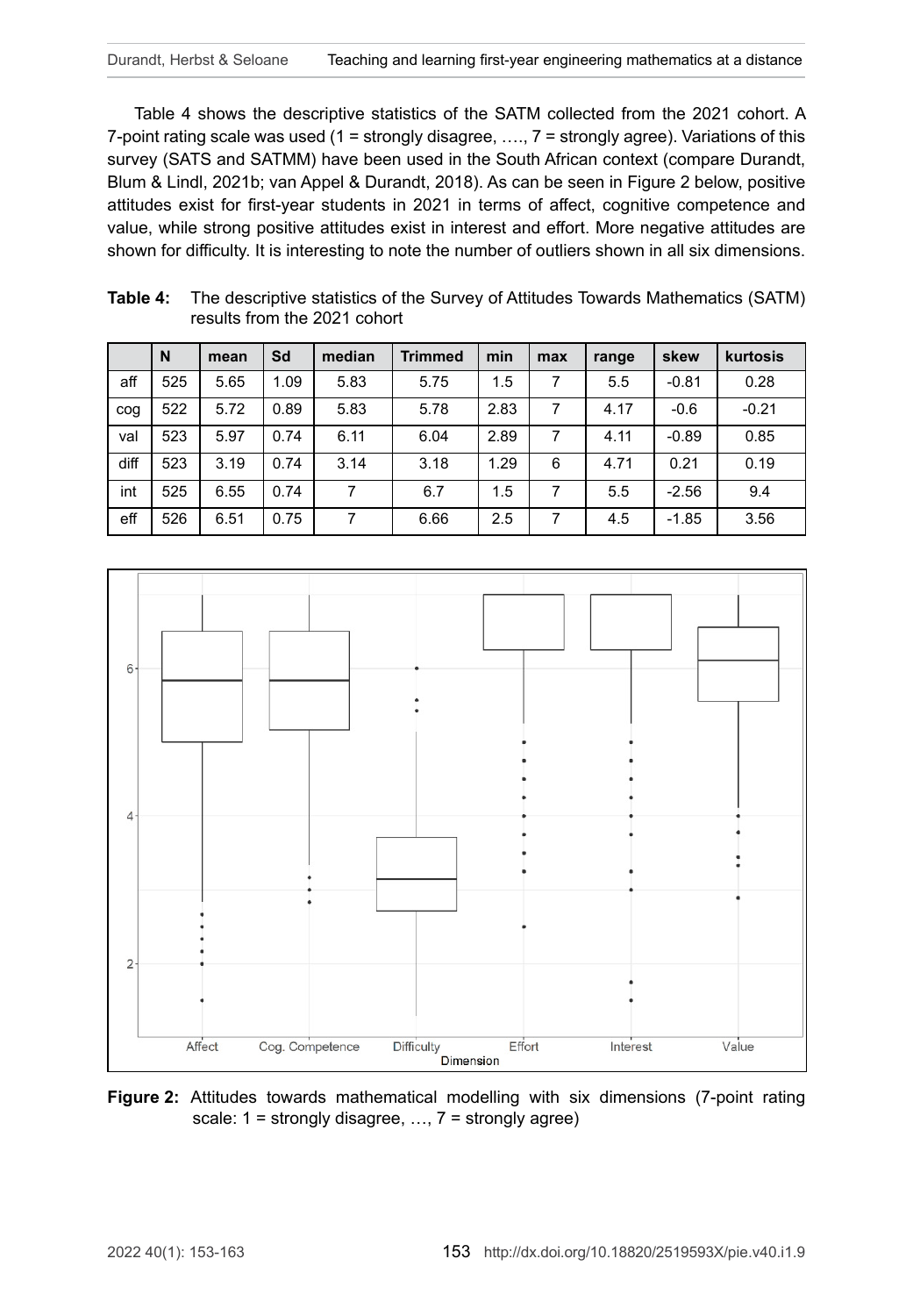Both aspects, namely prior knowledge and attitude, are indicators for academic success (Quinn & Aaräo, 2020) and it is advisable for educators to collect information on these elements early in the academic semester.

### 4.2 Engineering students' engagement in online activities

The student engagement in online activities, in 2021, were monitored and are reported here. Due to technical reasons the data from the 2020 cohort could not be analysed which is a limitation. Figure 3a shows the percentage of hits comparing continuous and formal assessments (diagnostic test, semester test 1 and 2, sick tests and deferred examination), support elements (tutor support and discussion forum) and standard university documents (module evaluation and policies).





According to expectations, much more hits are reported for assessments than for standard university documents. The assessments shown here were written on paper and submitted online on the LMS (Blackboard). For each assessment students were allowed three submissions to allow for technical difficulties. It seems that students became more comfortable with the environment throughout the semester (comparing test 2 hits with the diagnostic and test 1 hits). The support element accounts for approximately 14% of hits.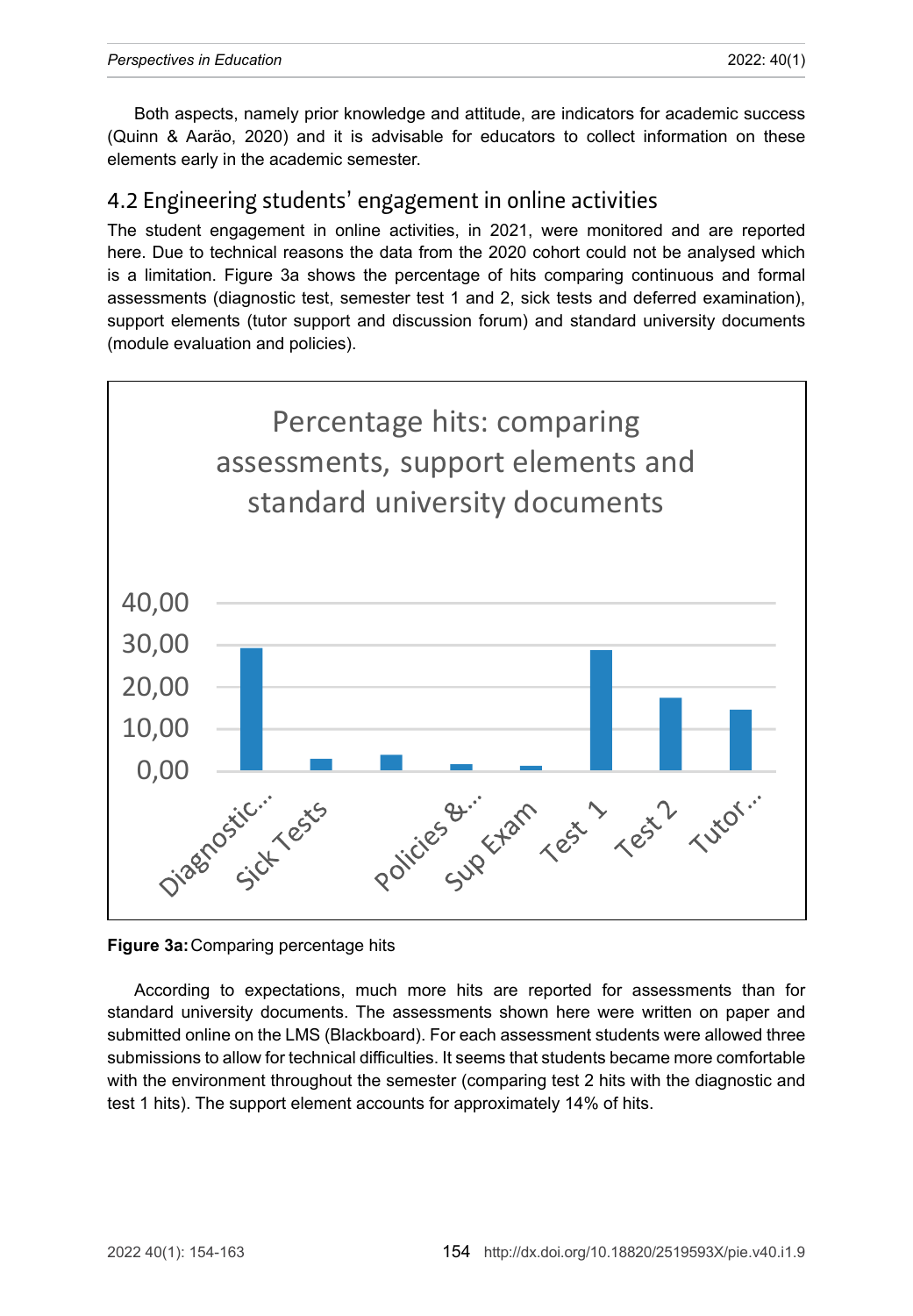Figure 3b shows the number of students attending the virtual classroom per week divided into three categories: less than 30 minutes, between 30 and 60 minutes and longer than 60 minutes.



**Figure 3b:**Attendance and duration of the virtual classroom

Three live sessions (90 minutes each) were available to students each week and according to their timetables they could attend one or more sessions. It is noticeable that some students attended more than one session per week especially during the first two weeks. We report 1529 and 1095 attendees for the first and second week, respectively. These numbers exceed the official number of students registered on the LMS. More students attended less than 30 minutes during the first three weeks. This pattern was reversed from week four, with many students attending more than 60 minutes. One reason might be that students attended longer as the content became more challenging. Overall, student attendance decreased over 13 weeks whilst the duration and percentage of those students who attended more than 60 minutes increased. The average attendance duration increased from approximately 24 minutes in the first three weeks of the semester to approximately 39 minutes during the last three weeks of the semester. On average approximately 33% of students attended for more than 60 minutes in the first three weeks of the semester (week  $1 - 29\%$ ; week  $2 - 37\%$ ; week 3 – 32%) compared to an average attendance of approximately 56% during the last three weeks of the semester (week  $11 - 60\%$ ; week  $12 - 56\%$ ; week  $13 - 51\%$ ). One reason for this pattern might be that a large portion of students became more comfortable studying on their own and relying mainly on online material and archived lectures. However, there was a surge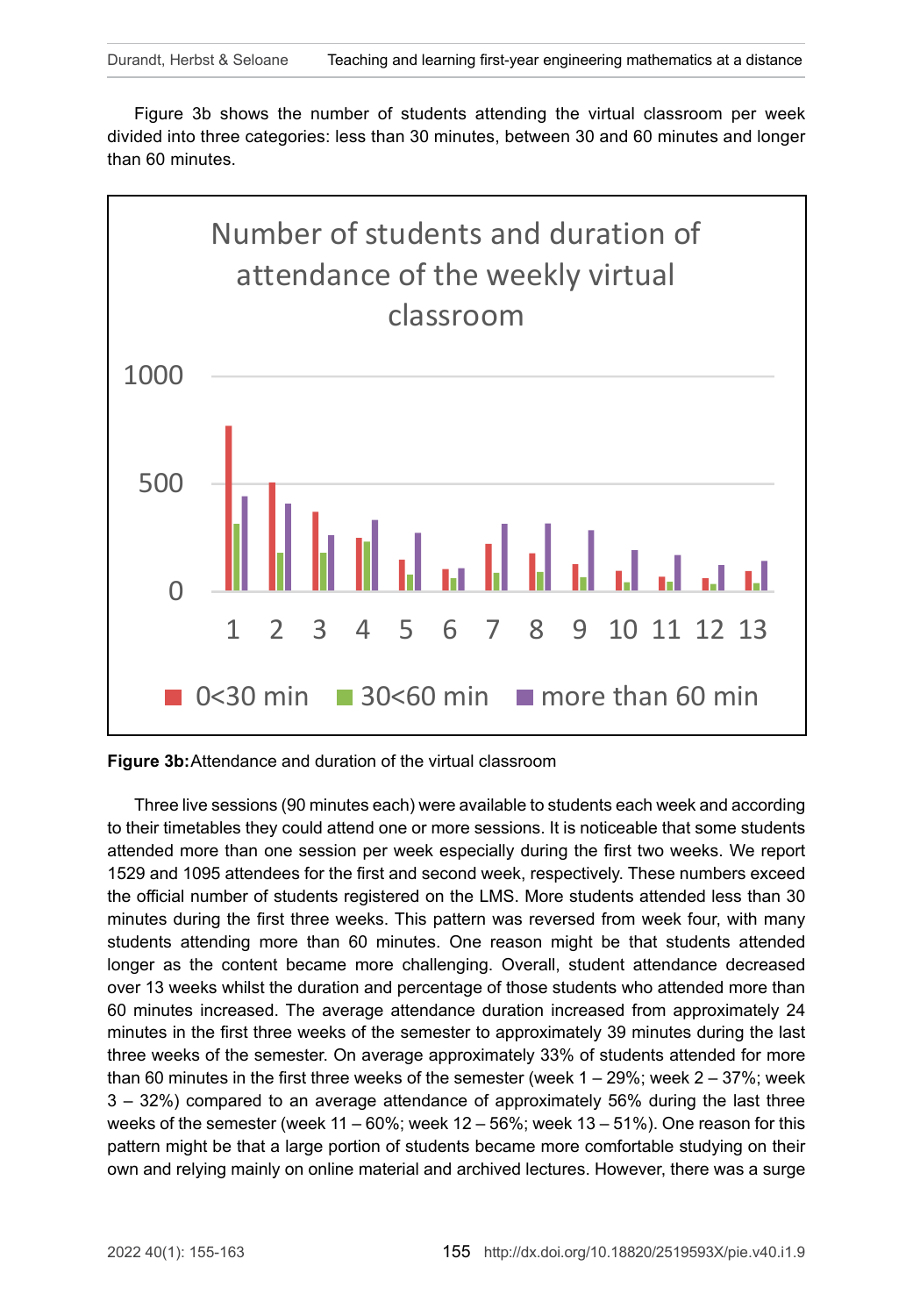around scheduled semester test weeks (weeks 4 and 9). For these two weeks in particular, students' typical attendance was approximately 31 minutes with an average attendance of more than 60 minutes of 50%.

Figure 3c shows the user activity per week in content areas on the LMS (Blackboard). The data also includes uploads per week.





An increase in activity can be seen in weeks four and nine, which corresponds with the scheduled semester tests. The average of these two weeks is approximately 10% compared to the overall average of approximately 8%. The overall range is calculated at approximately 10%, with a median of approximately 8%. Overall, from week four the user activity decreased. This is slightly unexpected but can indicate that the students became more familiar with the environment. They could find online material with greater ease later in the semester.

Figure 3d shows the number of messages posted per week on the tutor support and discussion forum platform.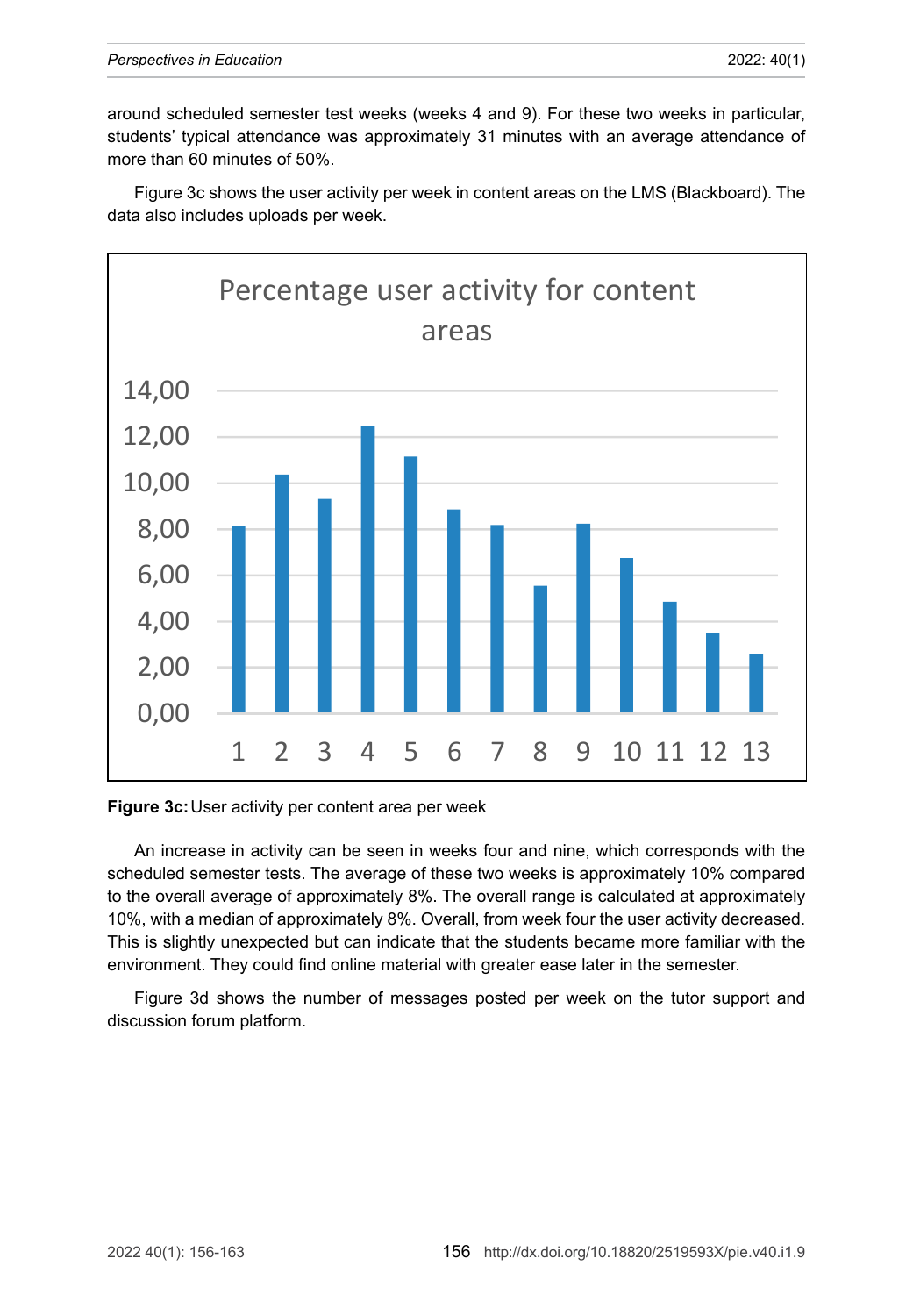

**Figure 3d:**Messages on the tutor support and discussion forum

Overall, a low number of messages were posted, which was rather disappointing. Surprisingly, unlike shown in figures 3b and 3c, not much activity is recorded in weeks four and nine (week 4 – approximately 5% messages compared to an average of approximately 8% per week). One reason might be that students are unfamiliar with asking questions and discussing mathematical content on a public forum. The user activity also decreased towards the end of the semester, which corresponds with data reported in Figures 3a, 3b and 3c.

## 4.3 Monitoring engineering students' progress on WeBWorK

In this section, we report on data generated from the WeBWorK platform over two years (2020 & 2021), in order to investigate its usefulness as a tool for online teaching and learning. WeBWorK makes two forms of statistical information available. First, information provided directly by the platform that is purely related to the performance of active students and lacks the more traditional statistics such as participation and pass rates. Second, information by the marksheet that WeBWorK allows for export as a .csv file. The latter of these data provided the basis for some useful statistical information which is displayed in Table 5 below, while the former is presented in scatter plots (see Figures 4a and 4b).

Data extracted over the two years provide some insight into how students perceive the use of WeBWorK and its value as a tool for learning at a distance. The main idea was to utilise the tool for continuous assessments, although in both years the tool was also used for a formal assessment near the end of the semester. We note three differences over two years: (i) in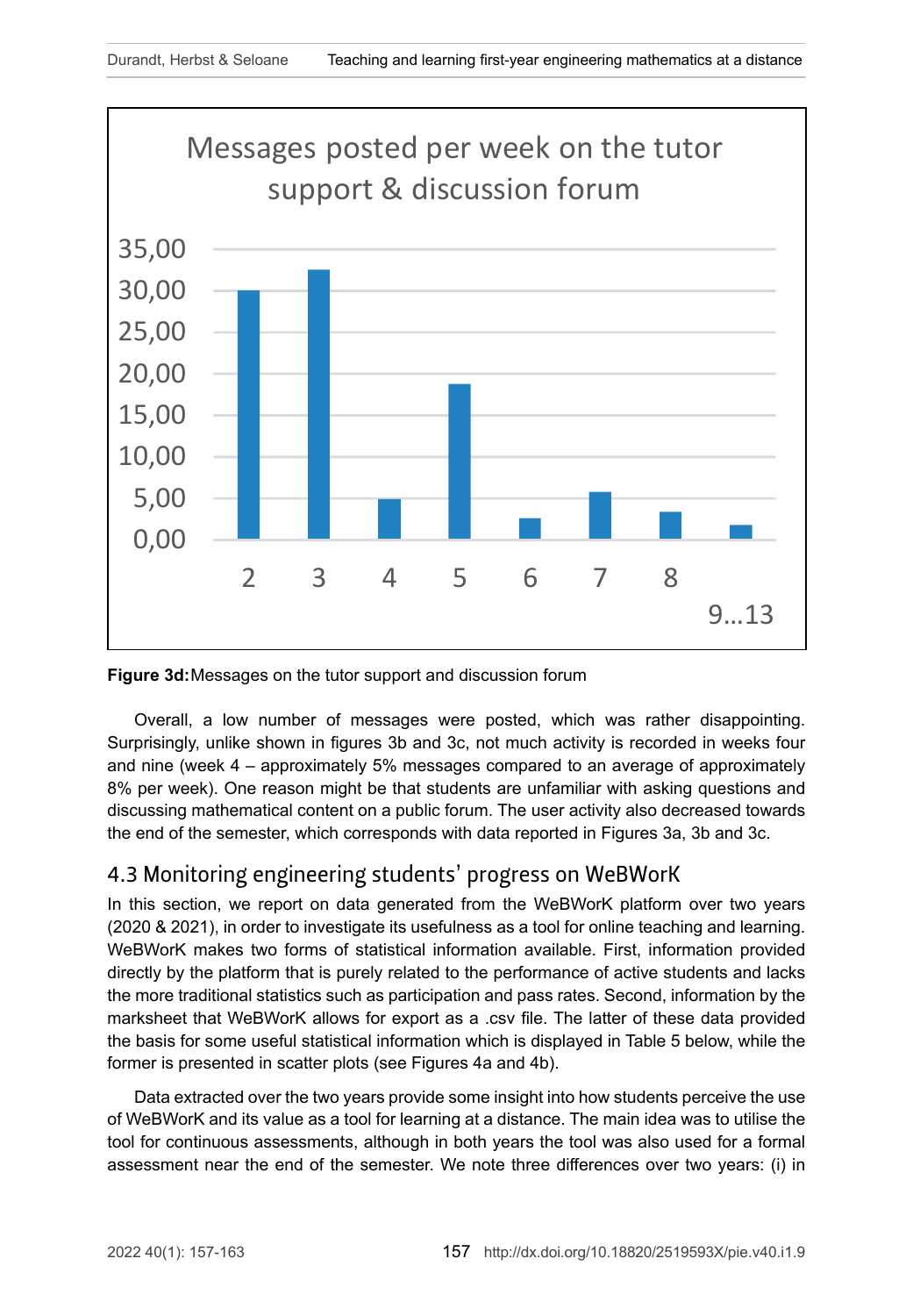2021, continuous assessment tasks were given from the beginning of the semester, whereas the migration to online teaching and learning forced the class of 2020 into it. (ii) In 2021, the tasks took on a weekly structure, whereas a more sectional approach with variable task sizes was followed in 2020, and lastly, (iii) in 2021, the tasks carried a larger contribution of marks (therefore the need to fix the task size and settings), whereas in 2020, the number of tasks, and questions per task, varied.

The WeBWorK platform is entirely disconnected from the university's learning management system meaning that students are added to WeBWorK manually. This has implications on the data because students who later deregister are not necessarily manually removed from the platform's list of students. To this end, data presented in Table 5 required some refinement in which students who did not participate in any task were removed from the list. In both cases, this reduced the number of students on the class list from 1017 to 876 for the 2020 class, and from 1417 to 958 for the 2021 class.

| <b>Descriptor</b>                                | <b>Year 2020</b>                   | <b>Year 2021</b>                                     |  |
|--------------------------------------------------|------------------------------------|------------------------------------------------------|--|
| Number of active students                        | 876                                | 958                                                  |  |
| Total number of continuous assessment (CA) tasks | 8                                  | $\overline{7}$                                       |  |
| Minimum number of questions per CA task          | 10                                 | 15                                                   |  |
| Maximum number of questions per CA task          | 15                                 | 15                                                   |  |
| Average percentage across CA tasks               | 70.22%                             | 80.93%                                               |  |
| Average pass rate across CA tasks                | 78.06%                             | 92.67%                                               |  |
| Formal test total                                | 45                                 | 40                                                   |  |
| Formal test number of questions                  | 45                                 | 18                                                   |  |
| Formal test average                              | 80.05%                             | 80.98%                                               |  |
| Formal test pass rate                            | 89.38%                             | 89.68%                                               |  |
| Formal test highest pass rate                    | 88.93%                             | 93.84%                                               |  |
| Formal test lowest pass rate                     | 35.50%                             | 66.84%                                               |  |
| Highest scoring section                          | Introduction to<br>complex numbers | <b>Functions</b>                                     |  |
| Worst scoring section                            | Polar form of<br>complex numbers   | Prior knowledge<br>components<br>focusing on algebra |  |

**Table 5:** Statistical data for WeBWorK activities over the two-year period; 2020 and 2021

From Table 5 the following observations are noticeable:

- The number of active students on the WeBWork platform in 2021 was slightly larger than the number of active students in 2020, this is likely due to the acclimatisation to lockdown conditions.
- The class average and pass rate were significantly higher for the 2021 cohort which was likely due to the class starting the WeBWorK tasks from the beginning of the semester.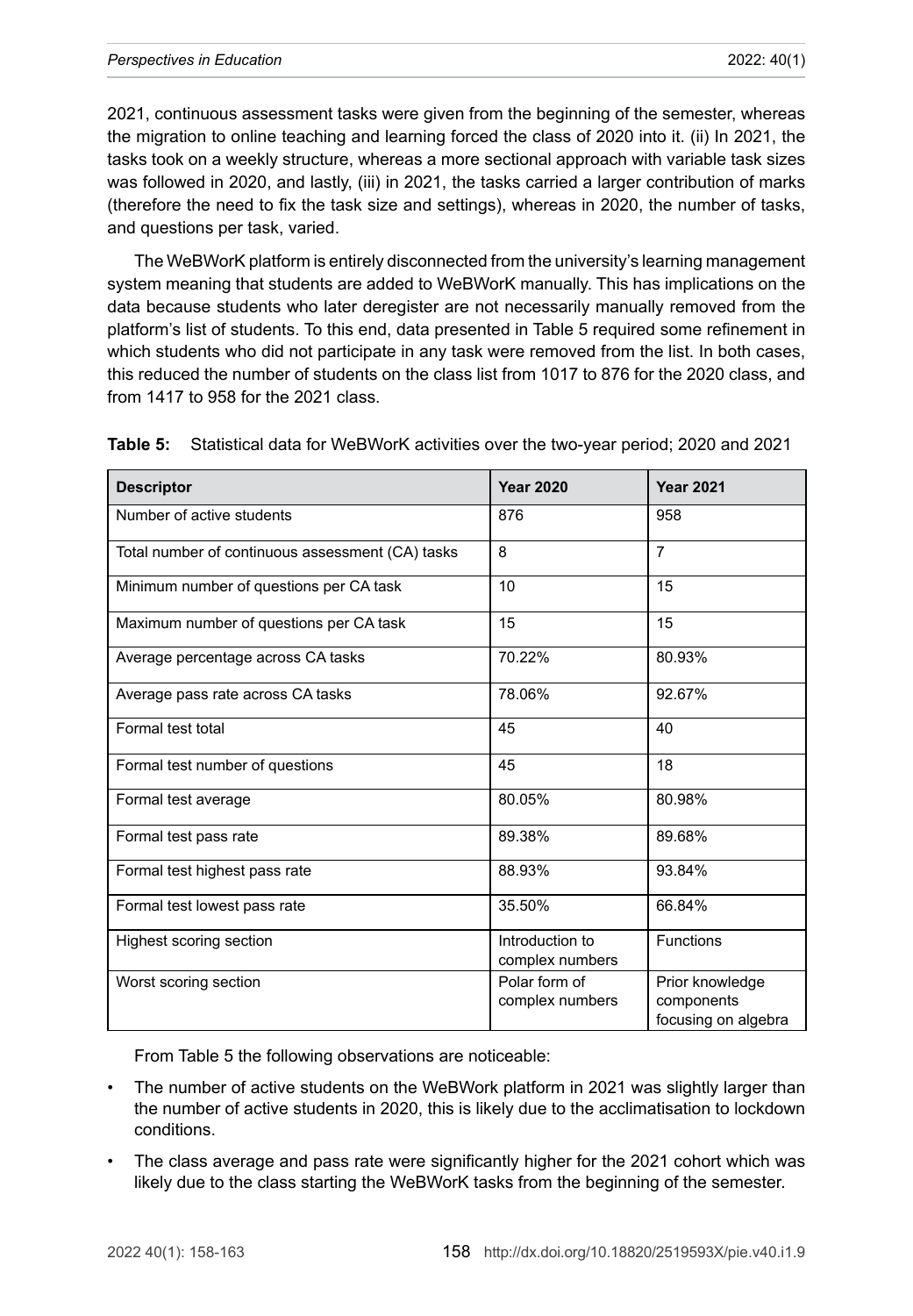- The performance on the WeBWorK formal test was almost identical across both years with 2021, again, taking the lead by a very small margin. This is despite the test structure being dramatically different across the two years: the 2020 formal test was given over three days and had 45 individual items (with a mark each) and the 2021 formal test was more conventional with only 18 items carrying a total of 40 marks. This test was only open for a day.
- The 2021 cohort saw higher, best and worst averages for the continuous assessment tasks (with the lowest averages corresponding to the first task). One reason might be the slow start to the 2021 academic year with many students joining the platform well after the first task was closed. This contrasts with the 2020 group that experienced its lowest average toward the end of the first term, with the sudden shift from face-to-face to online teaching.

Figures 4a and 4b show a relationship between the percentage of active students with correct answers and the number of attempts. We notice a similar and obvious trend emerging from both years that the average number of attempts decrease with the percentage of active students with correct answers.



**Figure 4a:**A plot of the percentage of students with correct answers versus the average number of attempts per question for continuous assessment tasks with an unlimited number of attempts offered (2020 & 2021)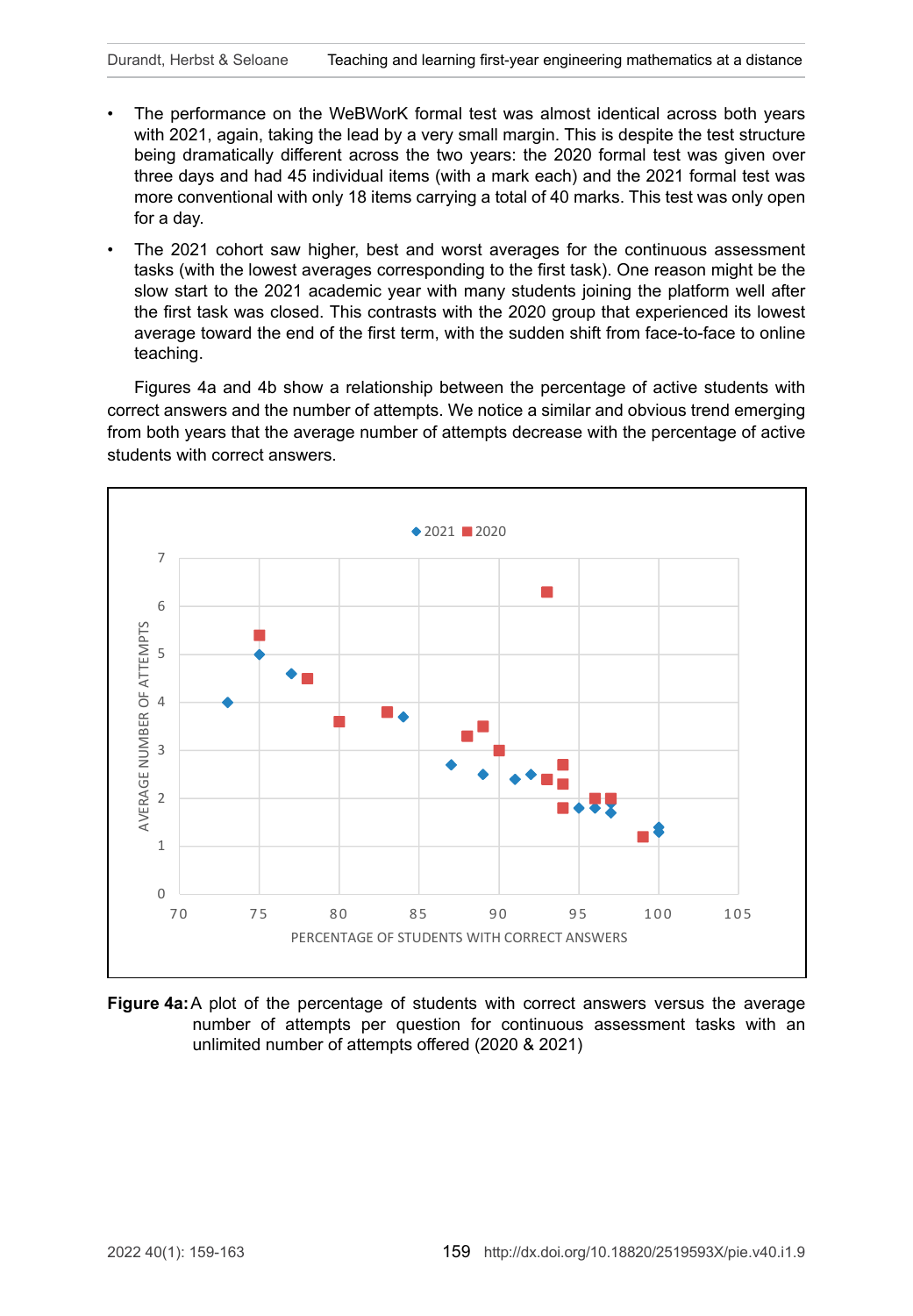

**Figure 4b:**A plot of the percentage of students with correct answers versus the average number of attempts for the formal test on WeBWorK (2020 & 2021)

In Figure 4a, students had an unlimited number of attempts available for the continuous assessment tasks, while for the formal tests (see Figure 4b) the maximum number of attempts was limited to five. A greater spreading of the 2020 data is noticed in the latter figure owing to the large number of questions in the formal test. It is interesting to note that, from the idea that the slope of a linear regression line through the data is indicative of the perceived difficulty of the task.

#### 5. Conclusion

This article reported on empirical results collected from the online teaching and learning environment of a large group of first-year engineering mathematics students when learning at a distance, after the "sudden" shift from face-to-face to fully online teaching early in 2020. The investigation took place over two consecutive years (2020 and 2021). The main aim was to identify fundamental elements in this "new" classroom environment, and to monitor students' involvement and progress over the period, and on different platforms (Blackboard and WeBWorK).

One of the fundamental elements is to determine students' level of prior knowledge that seems low, as expected, and another element is to determine students' attitudes. In this study students showed an interest in studying mathematics and a willingness to try, although they view mathematics as a difficult subject. Quinn and Aaräo (2020) reported that firstyear students do not have the correct attitude to be successful when dealing with first-year engineering mathematics and that the online environment (through quizzes) can be used to catch up on assumed knowledge for students transitioning to university.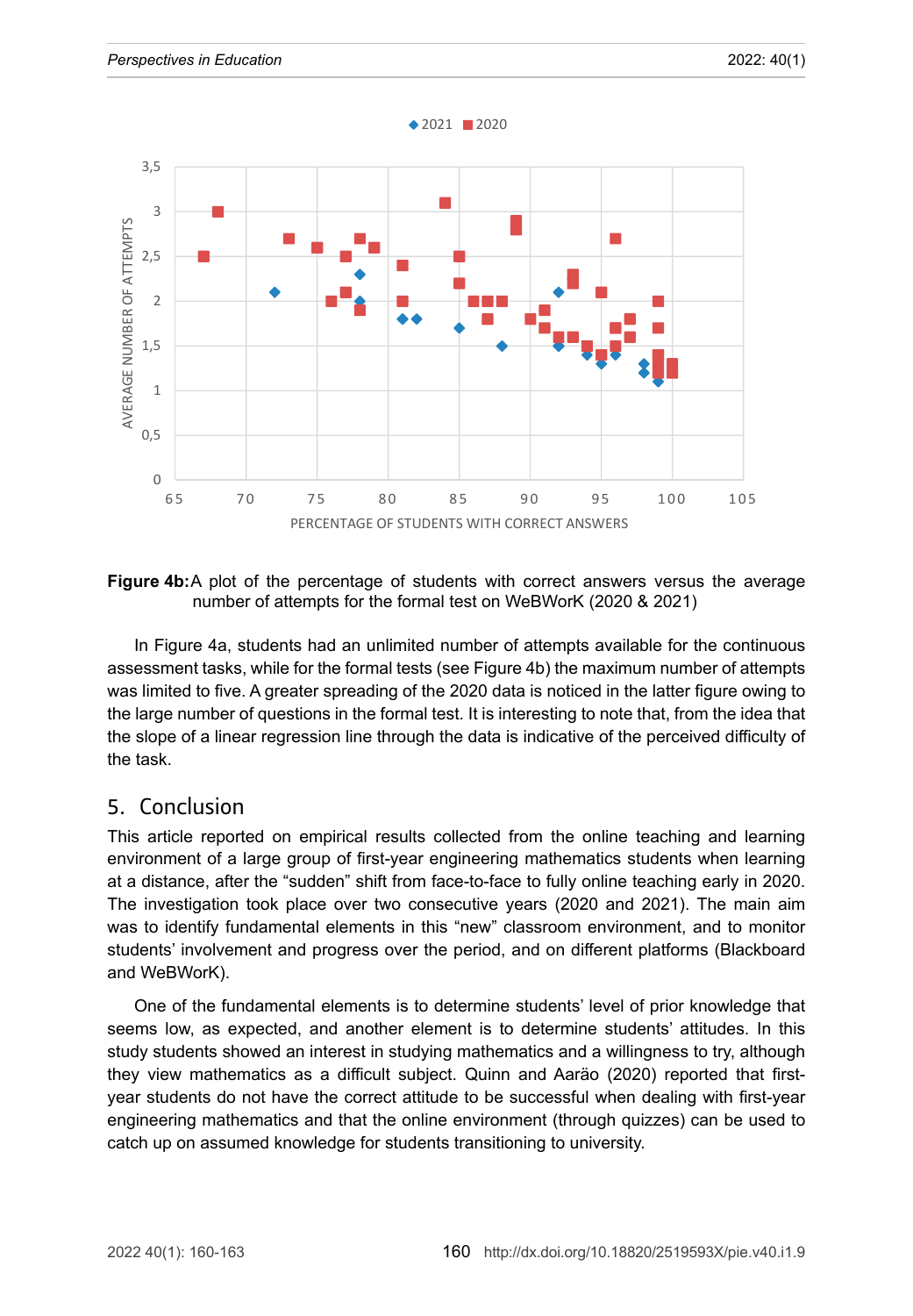Furthermore, results indicate that students became more familiar with online learning as the semester progressed. This result supports the growth in mathematics students' organisational maturity towards the end of the academic semester as reported in the study by Yani, Harding and Engelbrecht (2019). Learning conversations can be automated through the discussion forum on Blackboard, between students, tutors and lecturers, although it seems that students need to develop more confidence in using this tool. Students accessed the environment more often in the time of formal assessments.

In a survey of over 2000 students, Roth, Ivanchenko and Record (2008) found that the use of WebWorK resulted in a reduction in calculation error. The major complaint from students, as mentioned in this work, was related to syntactic difficulties. However, in our study, the main complaint came from login difficulties. Nevertheless, regular continuous assessment tasks on WeBWorK appear to be valuable. In this study, improvement in student performance is demonstrated in the overall high marks.

More in-depth analysis of student participation and performance related to all teaching and learning elements could add further insight. We argue teaching over a distance requires a well-organised environment with a variety of tools and assessment opportunities to keep students interested and connected.

#### References

Blum, W. 2015. Quality teaching of mathematical modelling: What do we know, what can we do? In S.J. Cho (Ed.). *The Proceedings of the 12th International Congress on Mathematical Education – Intellectual and Attitudinal Challenges* (pp. 73-96). New York: Springer. [https://](https://doi.org/10.1007/978-3-319-12688-3_9) [doi.org/10.1007/978-3-319-12688-3\\_9](https://doi.org/10.1007/978-3-319-12688-3_9)

Bruner, J.S. 1959. Learning and thinking. *Harvard Educational Review*, 29: 184-192.

Borba, M.C., Askar, P., Engelbrecht, J., Gadanidis, G., Llinares, S. & Sánchez-Aguilar, M. 2016. Blended learning, e-learning and mobile learning in mathematics education. *ZDM Mathematics Education,* 48: 589-610.<https://doi.org/10.1007/s11858-016-0798-4>

Chamberlin, S.A. 2019. The Construct of affect in mathematical modeling. In S.A. Chamberlin & B. Sriraman (Eds.). *Affect in Mathematical Modeling. Advances in Mathematics Education*  (pp. 15-28). Cham: Springer. [https://doi.org/10.1007/978-3-030-04432-9\\_2](https://doi.org/10.1007/978-3-030-04432-9_2)

Creswell, J.W. 2013. *Research design: Qualitative, quantitative, and mixed methods*  approaches (4<sup>th</sup> ed.). Thousand Oaks, CA: SAGE Publications.

Du Plessis, L. & Gerber, D. 2012. Academic preparedness of students: An exploratory study. *The journal for transdisciplinary research in Southern Africa*, 8*:* 81-94. [https://doi.org/10.4102/](https://doi.org/10.4102/td.v8i1.7) [td.v8i1.7](https://doi.org/10.4102/td.v8i1.7)

Durandt, R., Blum, W. & Lindl, A. 2021a. Exploring first-year engineering student's prior knowledge in mathematics. In: M Qhobela & L G Mohafa (Eds.). *Proceedings of the 29th Annual Conference of the Southern African Association for Research in Mathematics, Science and Technology Education* (pp. 28-31). Lesotho: SAARMSTE.

Durandt, R., Blum, W. & Lindl, A. 2021b. Fostering mathematical modelling competency of South African engineering students: Which influence does the teaching design have? *Educational Studies in Mathematics*, 1-21*.* [https://doi.org/10.1007/s10649-021-10068-7](https://eur01.safelinks.protection.outlook.com/?url=https%3A%2F%2Fdoi.org%2F10.1007%2Fs10649-021-10068-7&data=04%7C01%7Crdurandt%40uj.ac.za%7Ca741ded402d140f559f708d93bbacdeb%7Cfa785acd36ef41bc8a9489841327e045%7C0%7C0%7C637606495826111032%7CUnknown%7CTWFpbGZsb3d8eyJWIjoiMC4wLjAwMDAiLCJQIjoiV2luMzIiLCJBTiI6Ik1haWwiLCJXVCI6Mn0%3D%7C1000&sdata=0QM5AZMdO2a1iX7xngOQ2BtrbmV1wFBc1dGYKAUKso0%3D&reserved=0)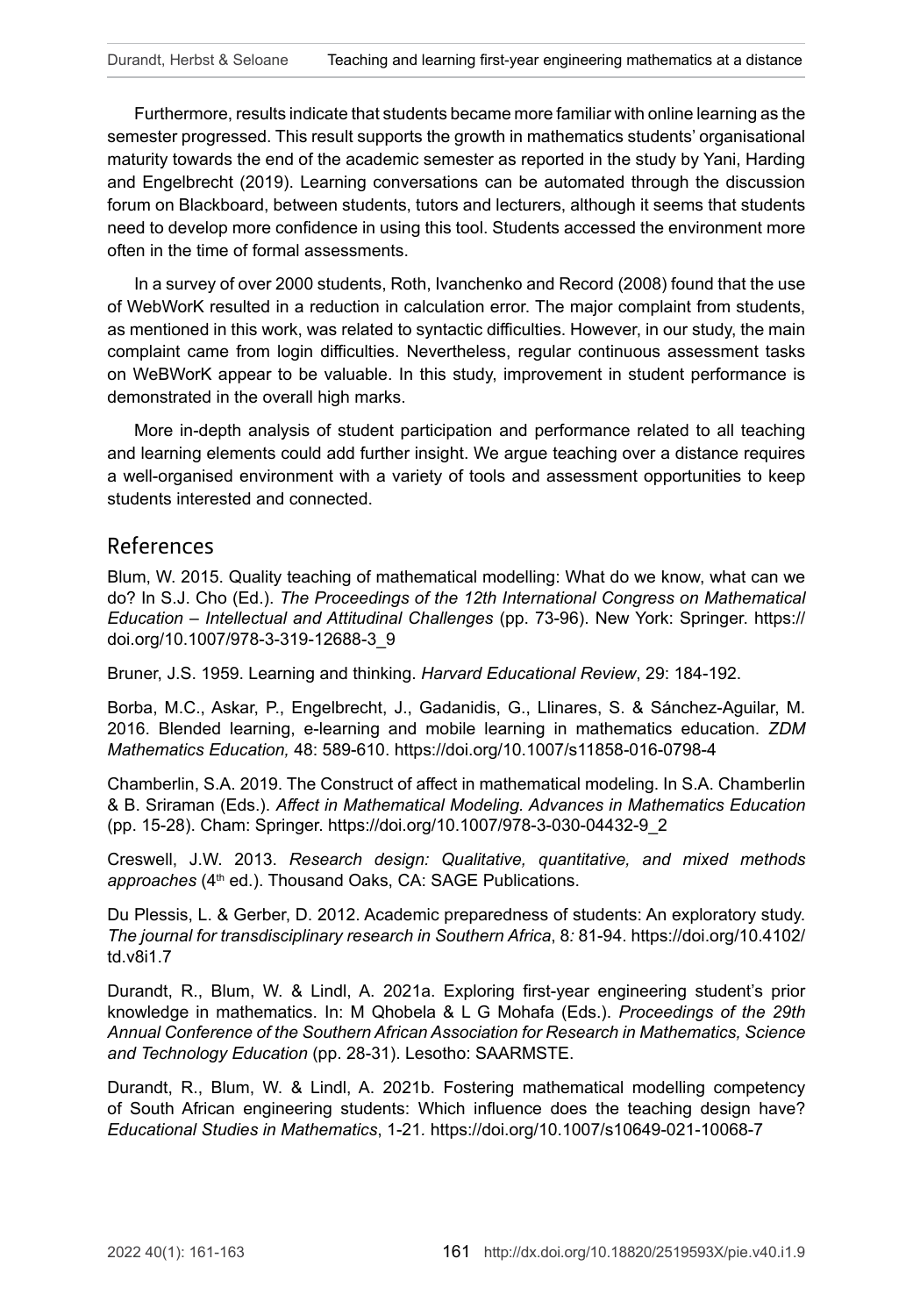Engelbrecht, J., Llinares, S. & Borba, M.C. 2020. Transformation of the mathematics classroom with the internet. *ZDM Mathematics Education*, 52: 825-841. [https://doi.org/10.1007/](https://doi.org/10.1007/s11858-020-01176-4) [s11858-020-01176-4](https://doi.org/10.1007/s11858-020-01176-4)

Graham, C.R. 2006. Blended learning systems: Definition, current trends, and future directions. In C.J. Bonk & C.R. Graham (Eds.). *The handbook of blended learning: Global perspectives, local designs* (pp. 3‑21). San Francisco: Pfeiffer.

Hannula, M.S. 2002. Attitude towards mathematics: Emotions, expectations and values. *Educational studies in mathematics*, 49(1): 25-46. https://doi.org/10.1023/A:1016048823497

Hauk, S. & Segalla, A. 2005. Student perceptions of the web-based homework program WeBWorK in moderate enrollment college algebra classes. *Journal of Computers in Mathematics and Science Teaching*, 24(3): 229-253.

Hollebrands, K.F. & Lee, H.S. 2020. Effective design of massive open online courses for mathematics teachers to support their professional learning. *ZDM Mathematics Education,*  52: 859-875. <https://doi.org/10.1007/s11858-020-01142-0>

Jacobs, G.J. & Durandt, R. 2016. Attitudes of pre-service mathematics teachers towards modelling: a South African inquiry. *Eurasia journal of Mathematics, Science and Technology Education*, 13(1): 61-84. <https://doi.org/10.12973/eurasia.2017.00604a>

Leong, E., Mercer, A., Danczak, S.M., Kyne, S. & Thompson, C.D. 2021. The transition to first year chemistry: Student, secondary and tertiary educator's perceptions of student preparedness. *Chemistry Education Research and Practice,* 22(4): 923-947. [https://doi.](https://doi.org/10.1039/D1RP00068C) [org/10.1039/D1RP00068C](https://doi.org/10.1039/D1RP00068C)

Louw, A. 2021. Large faculty support for teaching online. In *Teaching innovation for the 21*st *century: A collection of UJ teaching and learning vignettes* (pp. 1-3). Johannesburg: University of Johannesburg.

Mathipa, E.R. & Mukhari, S. 2014. Teacher factors influencing the use of ICT in teaching and learning in South African urban schools. *Mediterranean Journal of Social Sciences*, 5(23): 1213-1220. <https://doi.org/10.5901/mjss.2014.v5n23p1213>

Morin, R. 2016. *The many faces of the digital generation*. Available at [https://www.curatti.com/](https://www.curatti.com/digital-generation/) [digital-generation/](https://www.curatti.com/digital-generation/) [Accessed 13 August 2021].

Oechsler, V. & Borba, M.C. 2020. Mathematical videos, social semiotics and the changing classroom. *ZDM Mathematics Education,* 52: 989-1001. [https://doi.org/10.1007/](https://doi.org/10.1007/s11858-020-01131-3) [s11858-020-01131-3](https://doi.org/10.1007/s11858-020-01131-3)

Parekh, A. 2021. Introduction. In: *Teaching innovation for the 21*st *century: A collection of UJ teaching and learning vignettes* (pp. 1-3). Johannesburg: University of Johannesburg.

QA Report on the Transition to Remote Teaching and Learning. 2020. Available at [https://](https://www.uj.ac.za/coronavirus/teaching-remotely/Documents/UJ) [www.uj.ac.za/coronavirus/teaching-remotely/Documents/UJ](https://www.uj.ac.za/coronavirus/teaching-remotely/Documents/UJ) [Accessed 16 July 2021].

Quinn, D. & Aaräo, J. 2020. Blended learning in first year engineering mathematics. *ZDM Mathematics Education,* 52: 927-941.<https://doi.org/10.1007/s11858-020-01160-y>

R Core Team. 2020. *R: A language and environment for statistical computing. R Foundation for Statistical Computing*. Vienna: Austria.